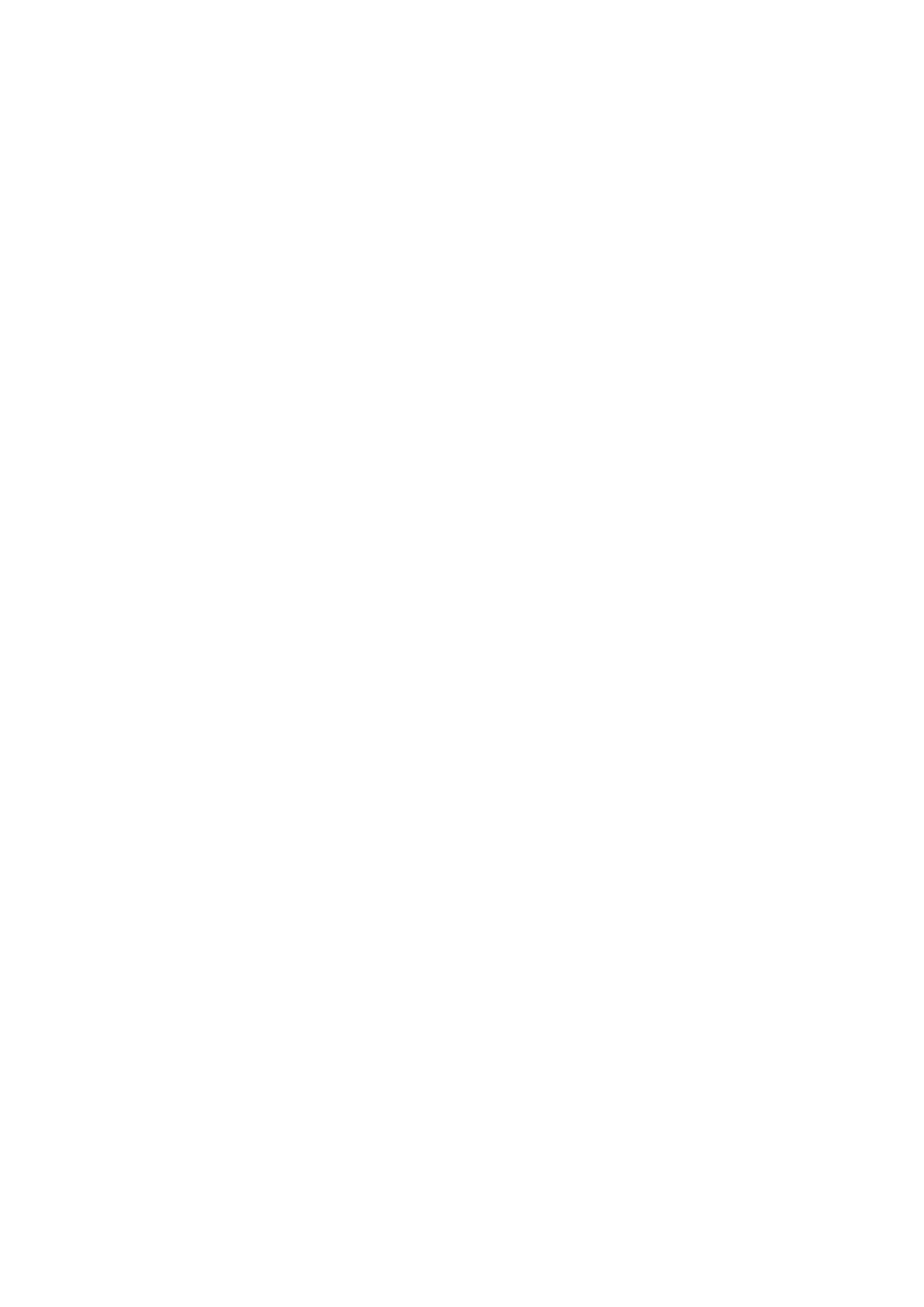*پژوهشنامهٔ علوی*، پژوهشگاه علوم انسانی و مطالعات فرهنگی دوفصلنامهٔ علمی (مقالهٔ علمی ــ پژوهشی)، سال ۱۲، شمارهٔ ۲، پاییز و زمستان ۱۴۰۰، ۷۱ ـ ۹۱

محمد رحيمي\*

احمدرضا آريان\*\*

چکیدہ

مطالعه تطبیقـی ترجمــه یـک مــتن در دو زبــان مختلـف، از ایــن حیــث کـه نــوع برخــورد زیباییشناختی مترجمان را نشان میدهد، دارای اهمیـت اسـت. نظـر بــه ایــن مسـئله مهــم، پژوهش حاضر قصد دارد تا با روشی توصیفی \_ تحلیلی و با تکیه بر نظریــه پیتــر نیومــارک، نحوه ترجمه استعاره را در ترجمه فارسـي گرمـارودی و ترجمـه چینـی جـههـوا از خطبـه مشهور «شقشقیه» امام علی (علیه السلام)، مورد بررسی و مقابله قــرار دهَــد. آنچــه کــه ایــن پژوهش بدان دست یافته، نشان میدهد کـه بهتـرین روش بـرای ترجمـه اسـتعارات متـون مقدس، بازسازی آن و احتراز از تبدیل و تغییر تصویر مـتن مبـدأ اسـت چــرا کــه ایــن کــار مخاطب زبان مقصد را با نحوه تفکر گوینده متن اصلی آشـنا مـیسـازد. کـاری کـه متـرجم چینی بیش تر از مترجم فارسی بدان مقید بوده است.

> \* استادیار گروه عربی، دانشگاه اصفهان (نویسندهٔ مسئول)، mailto:mo148r@yahoo.com \*\* استادیار، گروه زبان آلمانی، ارمنی و چینی، دانشگاه اصفهان، a.aryan@fgn.ui.ac.ir تاريخ دريافت: ١٣٩٩/١١/٢١، تاريخ پذيرش: ١۴٠٠/٠١/١۴

COOO even Copyright © 2018, This is an Open Access article distributed under the terms of the Creative Commons Attribution 4.0 International, which permits others to download this work, share it with others and Adapt the material for any purpose.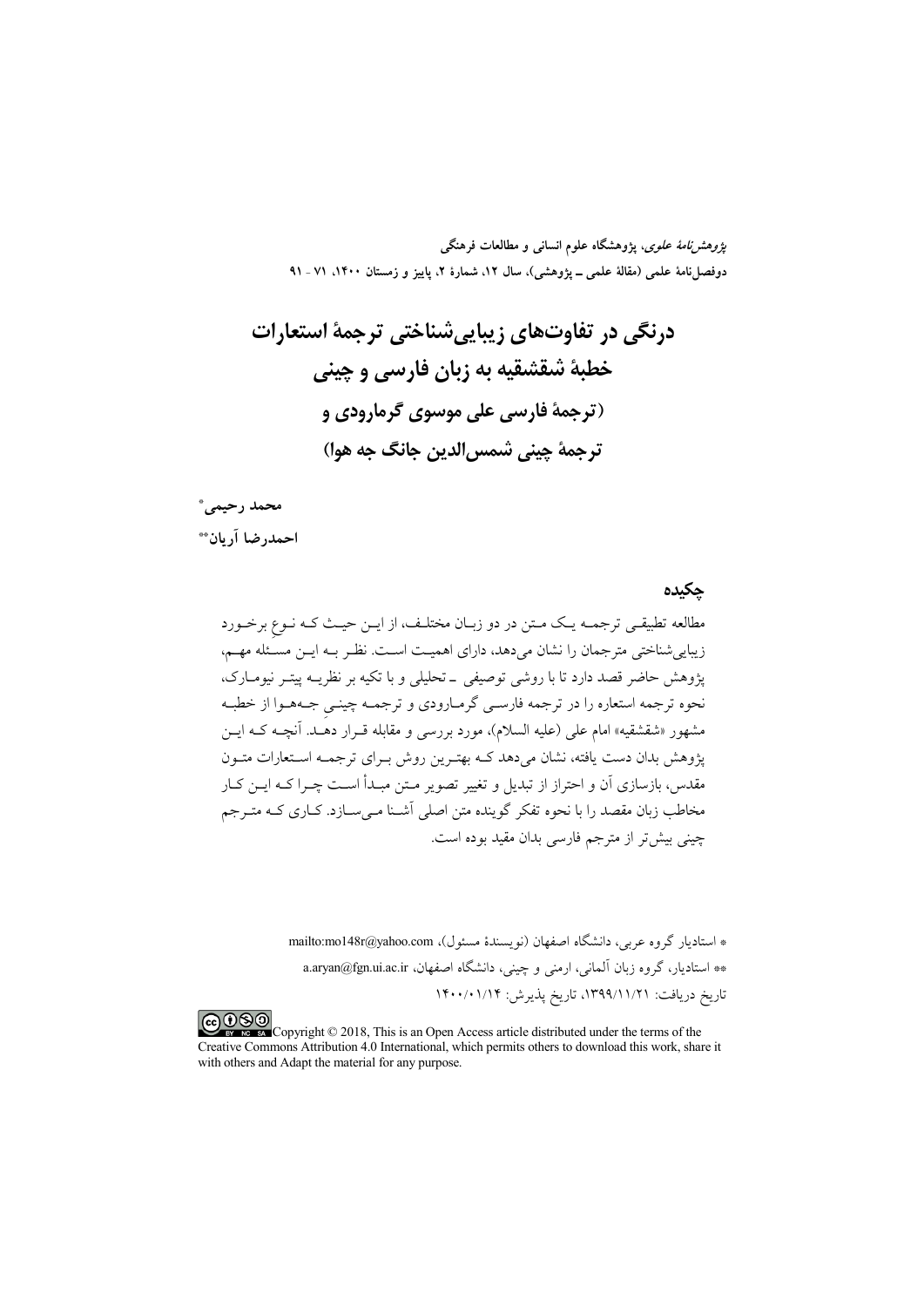۷۲ ي*ژوهشرنامهٔ علوی*، سال ۱۲، شمارهٔ ۲، پاییز و زمستان ۱۴۰۰

**كليدواژدها:** امـام علـي (عليـه السـلام)، خطبـه شقشـقيه، اسـتعاره، موسـوي گرمـارودي، شمس الدين جەھوا.

### ١. مقدمه

نهج البلاغه حضرت امیر المؤمنین علی (ع)، یکی از پرترجمهترین کتـابهـایی اسـت کـه از یک شخصیت دینی در طول تاریخ، سراغ داریم. این مسئله غیر از آنکه به خاطر مقــام شــامخ دینی و مذهبی ایشان است، به خاطر شهرت ایشان در قدرت سخنوری و بلاغتدانی است كه هر طالب سخن ناب را از هر زبان و فرهنگي، شيفته خود كرده است.

بدون شک، بررسی تطبیقی ترجمه یک متن به دو زبان مختلف، انگـاه کــه تفـاوتهـای زیباییشناختی را نمایان کند، بسیار حائز اهمیت است. در ایــن پــژوهش بـا تکیــه بــر ایــن ضرورت و با استفاده از نظریه پیتر نیومارک در ترجمه استعاره، تلاش شده است تـا ترجمــه فارسی علی موسوی گرمارودی و ترجمه چینی شـمس|لـدین جـههـوا، از اسـتعاراتِ مـتن خطبه شقشقیه، مورد بررسی و مطابقت قرار گیرد تا یاسخی برای پرسشهای زیر پیدا شود:

- ـ زیباییهای ادبی استعارات خطبه شقشقیه، چگونه و تا چه حد، توسط مترجمـان بـه دو زبان فارسی و چینی منتقل شده است؟
	- ۔ برای ترجمه استعارات متن مقدس، چه راهکار ترجمهای می تواند مفید باشد؟

برای این کار ابتدا، نظریه نیومارک به صورت مفصل معرفی می شود و سـیس، اسـتعارات متن خطبه با ترجمههای آن، مقایسه خواهد شد. لازم به ذکر است که علت انتخـاب ترجمــه گرمارودی و شمس الدین جههوا، به خاطر ادبی بودن این ترجمـهمـا اسـت کـه بـا اهــداف زیبایی شناختی پژوهش حاضر، همخوانی و سازگاری دارد.

# ٢. پيشينهٔ يژوهش

طبـــق يافتـــههــــاي نگارنـــدگان، يـــــژوهش٨هــــايي در حيطـــه اســـتعارات خطبـــه شقشـــقيه بهرشتهتحریر درآمده که از قرار زیر است:

ـ مصطفوى نيـا محمدرضـا و وفـايي، كـاظم (١٣٩١)، در مقالـه «روششـناس ترجمـه استعارههای مفرده خطبه شقشقیه»، همایش ملی نهجالبلاغه و ادبیـات، تنهـا بــه روش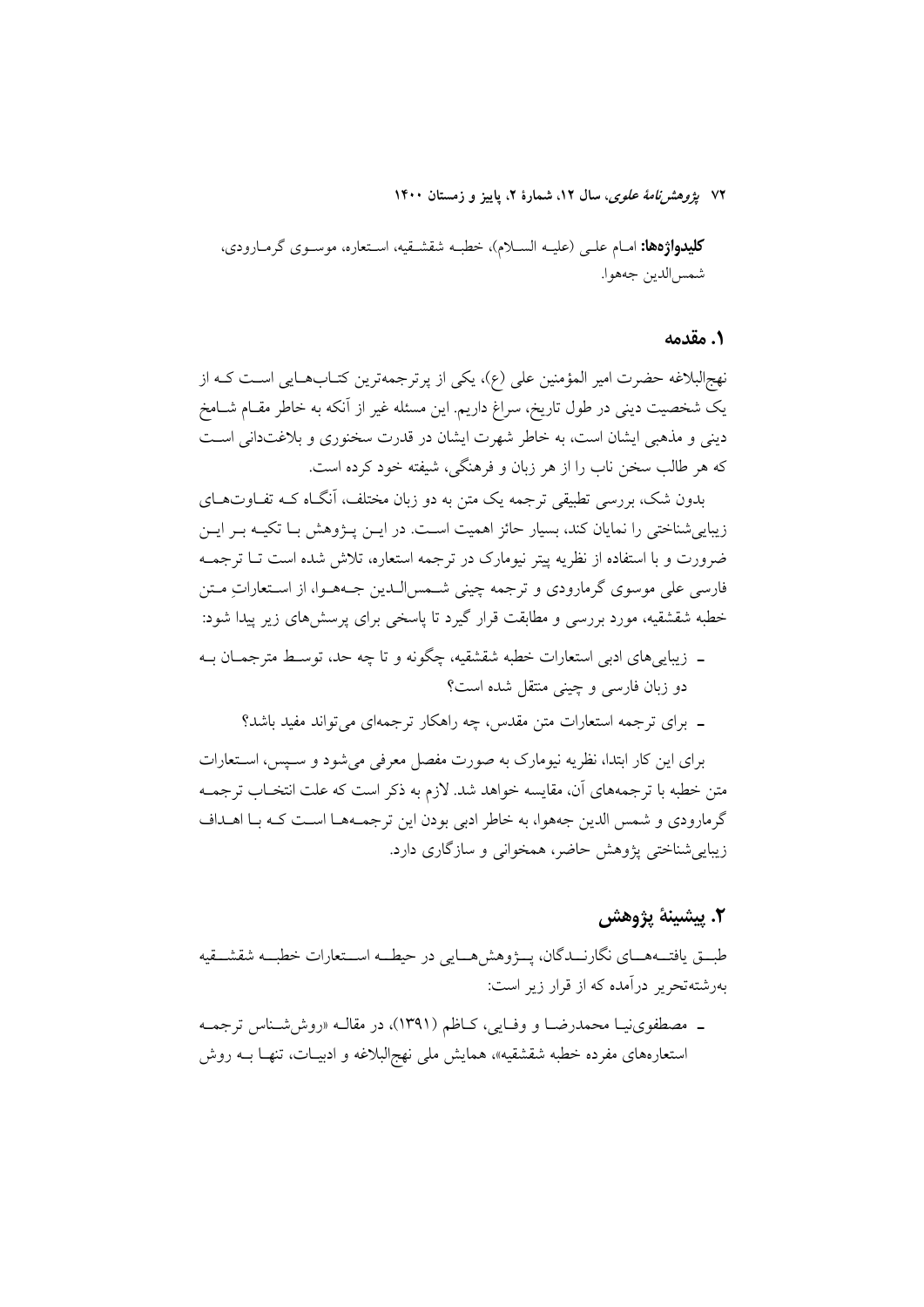ترجمه استعارههای مفرد خطبه پرداختـهانــد و اسـتعارههــای ترکیبــی و کنــایـی را در دستور کار نداشتهاند.

ـ نوذر عباسی و دیگران، (۱۳۹۸)، در مقاله «حفظ زیباشناســی مبتنــی بــر تفســیرپذیری ستعاره در فراینـد ترجمـه، بررسـی تطبیقـی روش۵مـای نیومـارک در اسـتعارههـای خطبه شقشقيه»، على رغم شباهت ظاهري بـا پــژوهش حاضــر ولــي از چنــد حيــث، تفاوت عمده دارد:

۱. مقاله مذکور، از میان ۲۱ مورد استعاره موجود در خطبه شقشـقیه فقـط بـه، ۱۲ مـورد اشاره کرده است، اما در پژوهش حاضر تمامی استعارات به طـور کامـل آمـده اسـت، علـت این که مقاله پیشین همه استعارات را مـورد بررسـی قـرار نـداده، مـی توانـد برداشـت سـنتی نویسندگان محترم از استعاره بلاغی باشد که با برداشت عـام و جدیـد نیومـارک از اسـتعاره، بسیار متفاوت است. این مسئله به خوبی روشن می کند که هم برداشت نظری نویسـندگان ناقص بوده و هم پیکره زبانی مقاله به درستی استخراج نشده است، لذا نتایج به دست آمـده در أن مي تواند با بررسي جامع تر دچار تغيير جدي شود.

۲. مقاله یاد شده به هیچ عنوان نظریه نیومارک را بـه طـور کامـل توضـیح نـداده و تنهـا راهبردهای پیشنهادی آن را بـه صـورت گـذرا، ذكـر كـرده اسـت، بـه خـاطر همـین، هـیچ تقسیم.بندی از حیث انواع اسـتعاره در خطبـه شقشـقیه صـورت نگرفتـه و فقـط اسـتعارات بهترتیب ذکر در خطبه، آورده شده اند، اما در این یژوهش، استعارات بــه چنــد دســته معیــار، مرده، کلیشهای و ابتکاری تقسیم شده و دلایل آن نیز با تکیه بر منابع موثق ذکر شده است.

۳. بررسی زیبایی شناختی ترجمه استعارات خطبه شقشقیه در دو زبـان فارســی و چینــی که از نظر فرهنگی بسیار با هم متفاوتاند، تا کنون انجام نشده است.

همچنین، مقالاتی در نقد استعاره ترجمه و بر یایه نظریه نیومارک نگاشته شــدهانــد کــه از ابن قرار است:

ـ سجاد احمدي و حسين گلي (١٣٩٨)، در مقاله «سبک ترجمهٔ اسـتعارات فولادونــد و حلبي بر اساس راهکارهــاي ترجمــهٔ اســتعارهٔ نيومــارک (مطالعــهٔ مــوردي جــزء اول قبر اَن کبریم)»، تبلاش کبردهانید راهکارهبای ترجمیه استعاره جبزء اول قبر اَن، را موردبررسی قرار دهند.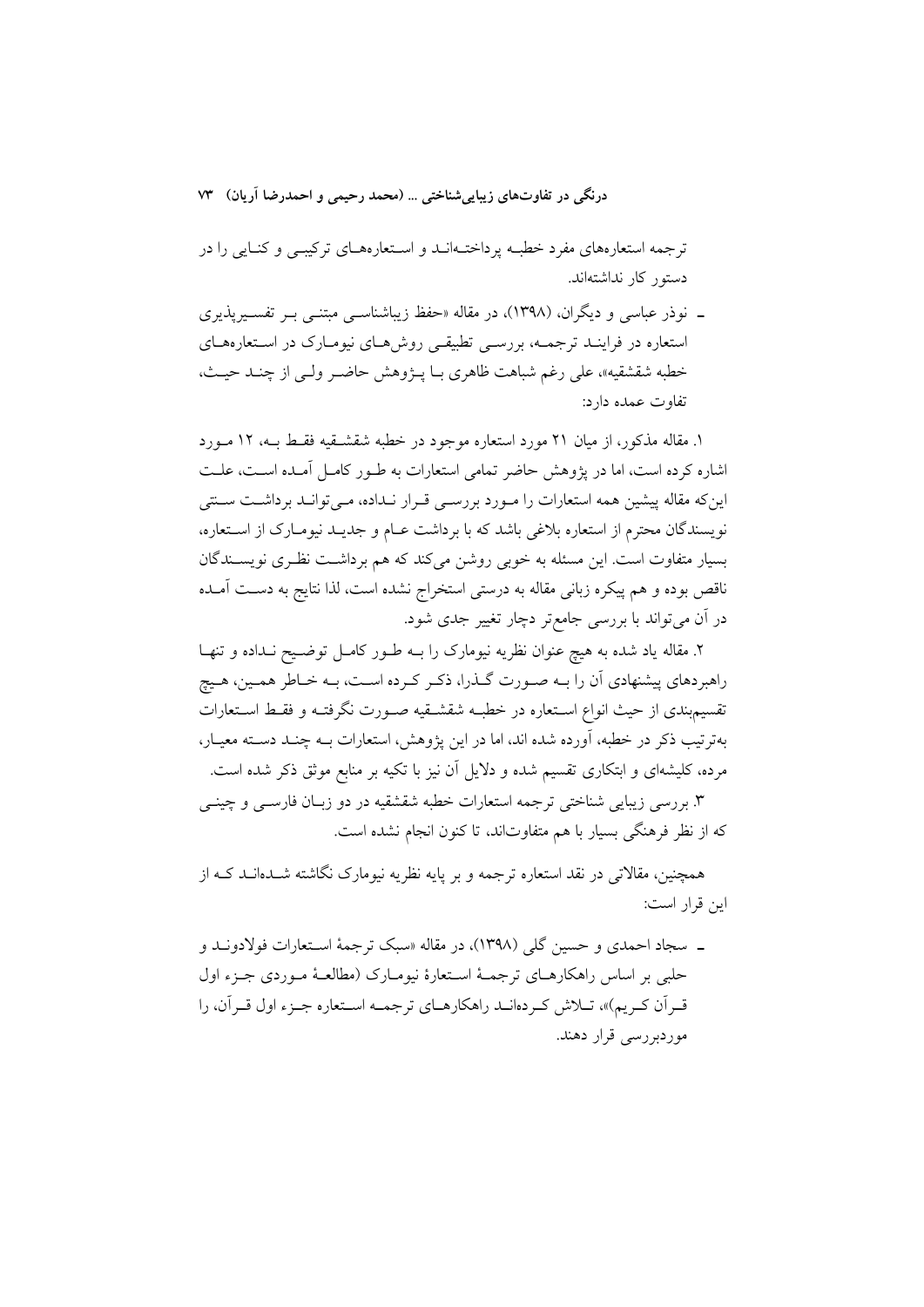۷۴ پژ*وهشرنامهٔ علوی*، سال ۱۲، شمارهٔ ۲، پاییز و زمستان ۱۴۰۰

- ـ مهـدي مسـبوق و علـيحسـين غلامـي (١٣٩۶)، در مقالـه «روش شناسـي برگـردان تصویرهای استعاری صحنههای قیامت در قرآن بر اساس الگوی نیومارک»، نیـز ماننــد مقاله پیشین راهکارهای ترجمه استعارات صحنه قیامت را مورد نقد قرار دادهاند.
- ــ زينب رضوان طلب واحســان دبــاغ (١٣٩٩)، در مقالــه «بررســي مقايســهاي برگـردان استعارههـايي از سـوره بقـره بـه زبـان فرانسـوى از منظـر اسـتراتژىهـاى نيومـارک (مطالعه موردی ترجمههای رژیس بلاشر و ژاک برک)»، مانند دو مقاله گذشته، نحـوه ترجمه استعارات سوره بقره به زبان فرانسه را مورد واكاوى قرار دادهاند.

نیز، در ارتباط با ترجمه خطبه شقشقیه پژوهش زیر انجام شده است:

ـ محمد رحیمی خویگـانی، (۱۳۹۸)، مقالــه «بررســی ترجمــه کهــن خطبــه شقشــقیه ــ تصحیح عزیزالله جوینی <sub>–</sub>از منظر الگوی نقد ترجمه نیومـارک»، تــلاش کــرده اســت الگوی جامع نقد نیومارک را ــ و نه فقط نظریه ترجمه اســتعاره را ــ بــر ترجمــه کهــن نهج|لبلاغه پياده كند.

شایان یادآوری است که این مقاله نسبت به پژوهشهای پیشین، هم از حیث تمرکـز بـر همه استعارات خطبـه شـريف شقشـقيه و هــم از آن جهــت كــه بــر جنبــه زيبــاييشــناختـي استعارات \_و نه فقط راهکارها \_تمرکز دارد و همچنین از این حیث کـه مقایسـهای اسـت بین دو ترجمه از دو زبان مختلف، بدعت و تازگی دارد.

# **۳. ادبیات نظری**

از نظر زبانشناسان معاصر، استعاره به هر نوع ملموس سازى مفاهيم انتزاعى، اطلاق مىي شود، «اساس استعاره، درک و تجزیه یک چیز بر اساس چیز دیگر است» (لیکاف و جانسون، نقـل در گلفام و یوسفی راد. ۱۳۸۱: ۶۱). بسیاری برآنند که «نظام تصـوری ذهــز انســان بــر پایــه مجموعه کوچکی از مفاهیم تجربی شکل گرفته است؛ مفـاهیمی کـه مســتقیماً از تجربــه مــا ناشــي مــي شــوند و بــه خــودي خــود و نــه در ارتبــاط بــه حــوزههــاي تصــوري ديگــر، تعريف مي شوند» (همان). زبانشناسـان، «زبـان را نيـز همچـون فكـر و انديشـه داراي نظـام و ساختار میدانند، از نظر آنان ساختار نظاممندی که در زبان وجود دارد، ساختار فکر مـا را هــم منعکس میکند» (راسخ مهند، ۱۳۹۳: ۱۲). در نظریههای جدید زبانی، عبارات استعاری کـه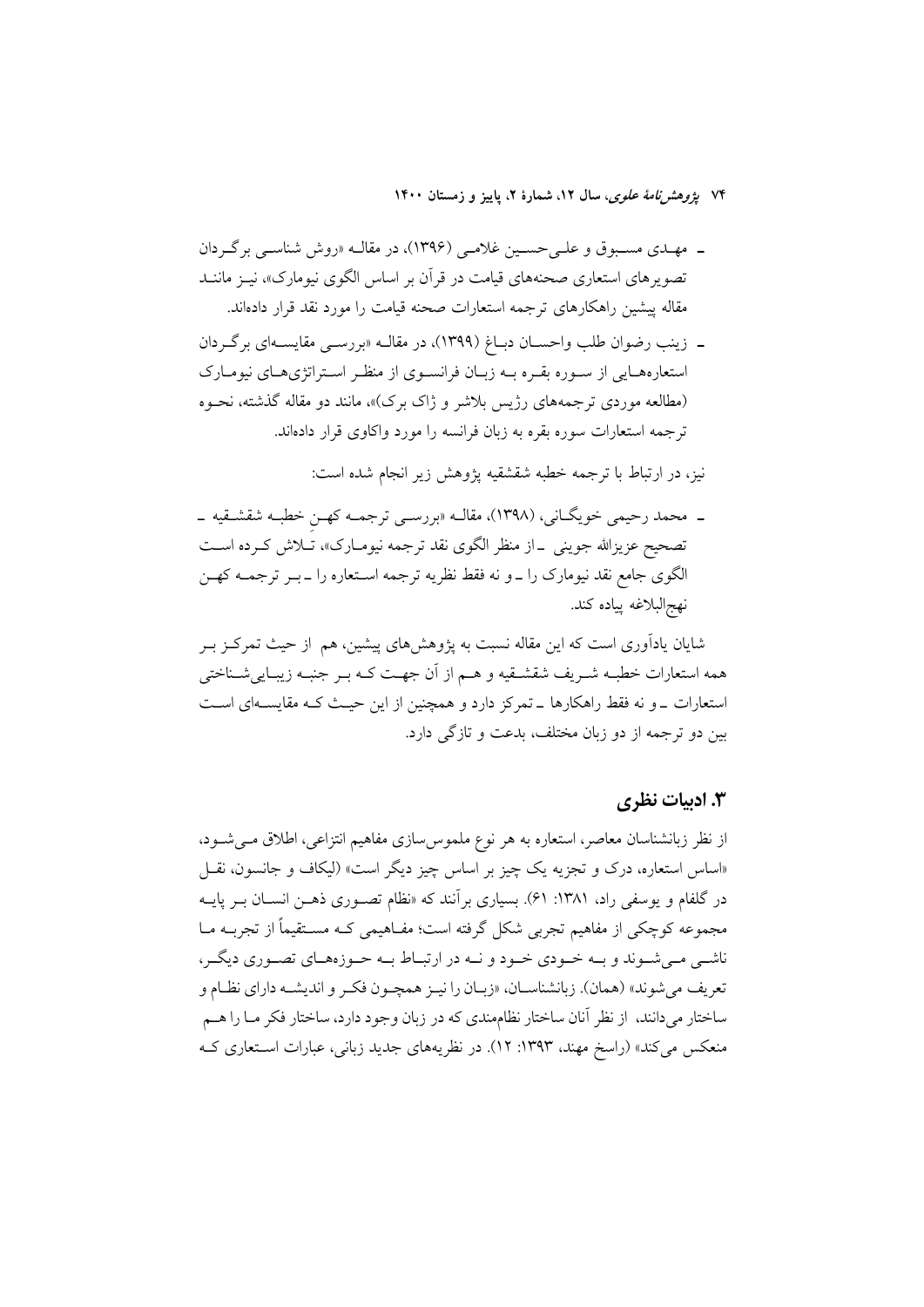در زبان أورده مي شوند در اصل، بيـان كننـده زيرسـاخت فكـرى مـا هسـتند» (همـان: ۶۲). تفاوت این زیر ساختهـا در هـر زبـانی باعـث مـی شـود تـا ترجمـه اسـتعاره، بـه یکـی از مشکل ترین بخشهای فرایند ترجمه بدل شود.

یکی از ترجمه یژوهان مطرح معاصر که با چنین نگاهی به استعاره، تـلاش کـرده اسـت، انواعی از استعاره و راهکارهای ترجمه آن را مورد بررسی قرار دهـد، پیتـر نیومـارک اسـت. استعاره در نظر او به چیزی فراتر از آنچه در بلاغت سنتی ماست، اطـلاق مـی شـود اسـتعاره هر واژه یا عبارتی است که معنایی نمادین و کنایـهای داشـته باشـد (نیومـارک، ۱۳۹۰: ۱۳۵). به دیگر سخن هر تصویر سازی از مفاهیم انتزاعی را استعاره میداند، او بـرای اسـتعاره یـک تقسیم بندی جامع و البته ــ غیــر مــانع ــ دارد کــه بــرای بررســی متــون ترجمــه شــده بســیار مناسب است، این تقسیم از قرار زیر است (همان: ۱۴۵):

استعاره مرده، استعارهای است که به سختی مـی تـوان اسـتعارگی آن را فهمیـد چـرا کـه كاركرد فعلىاش بسيار مأنوس است و استعاره بودنش از ميان رفته. اين مسئله بيشــتر دربــاره اصطلاحات دال بر زمان و مکان و جسم و پدیــدهــای طبیعــی و فعالبــتهــای انســانی و... صدق مي كند، مـثلاً واژگـاني مثـل «پـايين أمـدن درجـه حـرارت»، «بـالا رفـتن نـرخ ارز»، «حضرتعالي» و...،مواردي از اين دست هستند.

استعارات کلیشهای، استعارهای که به صورت موقت و بـه خـاطر تکـرار بـیش از حـد، فاقدکارایی شده است و زیبایی استعاری خود را از دست داده است، مانند ریشههـای فسـاد. نیومارک معتقد است این دسته از استعارات را باید در ترجمه حـذف کـرد چـرا کــه زیبـایی خود را از دست دادهاند (نیومارک، ۲۰۰۶: ۱۷۳).

استعارات معیار یا متداول، استعاره جا افتـاده و مانــدگاری کــه در یــک مــتن غیررســمی بهمثابه یک روش دقیق و مؤثر برای اخفای جنبههای کاربردی و ارجاعی یک امـر ذهنـی یـا عینی به کار میرود و در اثر استفاده مکرر کهنه نمی شود. مانند لاله دمیدن از خــون شــهیدان یا معمار انقلاب. اینگونه استعارات را سخت می شـود ترجمـه کـرد ولـی بهتـرین راه بـرای ترجمه آن، بازسازی تصویر متن مبدأ است البته بدان شرط که بتواند مأنوس باشد. همچنــین می توان این گونه استعارات را به استعارات معادل ترجمه کـرد البتـه بـدان شـرط کـه انتقـال فرهنگی، از میان نرود ( همان: ۱۷۵). او معتقد است می توان تنها معنای این نـوع اسـتعاره را نيز ترجمه كرد ولي باعث شفافيت معنا و كم شدن زيبايي أن مي شود (همان: ١٧٨).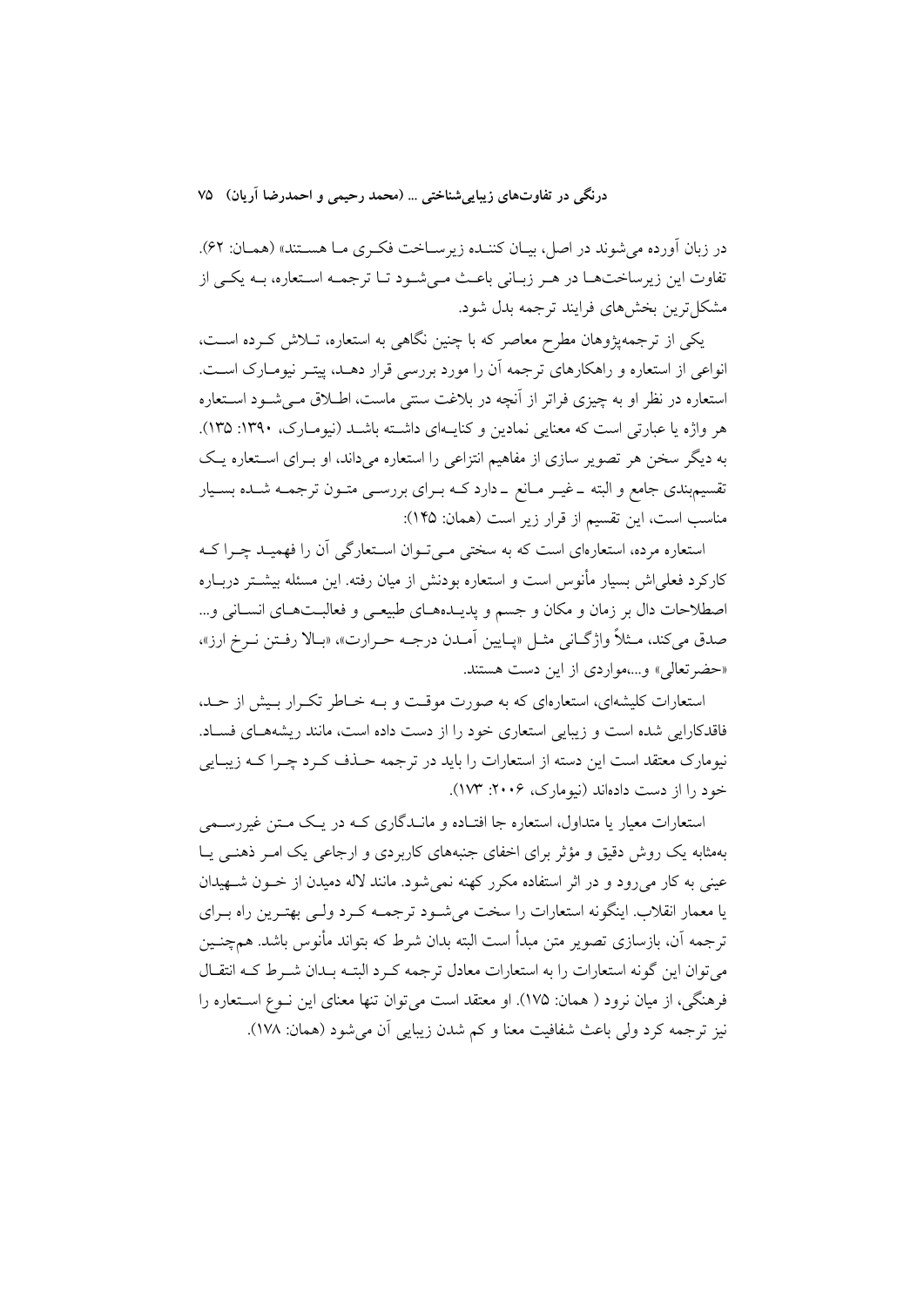۷۶ ي*ژوهشرنامهٔ علوی*، سال ۱۲، شمارهٔ ۲، پاييز و زمستان ۱۴۰۰

استعاره اقتباسی، هرچند نیومـارک توضـیحی دربـاره ایـن اسـتعاره نـداده اسـت، امـا از مثالهایش برمی آید که منظور او از این استعاره، آنی است کـه مـا در بلاغـت خـود اسـتعاره تمثیلی میدانیم، در نظر نیومارک این نوع استعاره بهتر است معادل یابی شود (همان: ۱۸۰).

استعاره جدید، آن دسته از استعارههایی که غالباً مبدع آن مشخص نیسـت و بـه سـرعت در میان توده اهل زبان شایع میشود و مطابق نیازهای جدید شـکل مـیگیــرد (همــان: ۱۸۰) مانند چراغ سبز نشان دادن، ايستگاه شدن.

استعاره ابتکاری، آن استعارهای که یـک نویســنده در مـتن مـورد ترجمــه ابــداع کــرده و درجای دیگر یافت نمیشود، یا آنکه از جـایی بـازآوری کـرده و بـه شـکلی ابتکـاری ارائـه داده است، این استعارت را باید به صورت تحت اللفظی و با بازآفرینی تصـویر ترجمــه کـرد چراکه ارزش فرهنگی دارند و باید مخاطب زبان مقصد با عــین تصــویر زبــان مبــدأ ارتبــاط برقرار کند. در نظر نیومارک این استعارهها منبـع غنـی ادبـی هســتند و نشــاندهنــده جــوهر شخصیت نویسنده و نوع نگاه او به زندگی. (همان: ۱۸۱).

نیومارک نه تنها انواع استعاره را برشمرده که با دقت در ترجمههای متعدد و بـا تکیــه بــر واقعیتهای ترجمهای، برای ترجمه استعاره، هفت راهبرد ارائه می¬دهد، راهبردهایی کـه در پیش از این نیز بدان اشاره شد:

۱. بازتولید تصویر استعاری زبان مبدأ در زبان مقصد که در واقع، آوردن لفظـی اســت در زبان مقصد که در برابر لفظ زبان مبدأ قرار داده شــده اســت (گرتــه بــرداری). ماننــد ترجمــه «ياي بهار به باغ رسيد» به «وصلت قدم الربيع إلى الحديقة».

۲. جایگزین کردن استعارهٔ زبان مبـدأ بـا اسـتعاره¬ای از زبـان مقصـد کـه دارای همـان مفهوم است. این راهبـرد بیشـتر بـرای اسـتعارات تمثیلـی کـاربرد دارد، ماننـد ترجمـه مَثَـل «الطيورُ على أشكالها تقع» به «كبوتر با كبوتر باز با باز».

۳. ترجمهٔ استعارهٔ زبان مبدأ به تشبیه در زبان مقصد، مانند ترجمه جعفر شــهیدی از ایــن عبارت امام علي: «زرعوا الفجور، وسقوه الغرور»: «تخـم گنــاه كشــتند، و آب فريـب بــه يــاي آن هشتند» (شهیدی، ۱۳۷۰: ۹).

۴. ترجمهٔ استعاره به تشبیه، همراه با توضیح آن، مانند ترجمه عبـارت بـالا بـدین شـکل: «گناه را مانند تخمی کشتند و فریب را چون ابی پایش هشتند»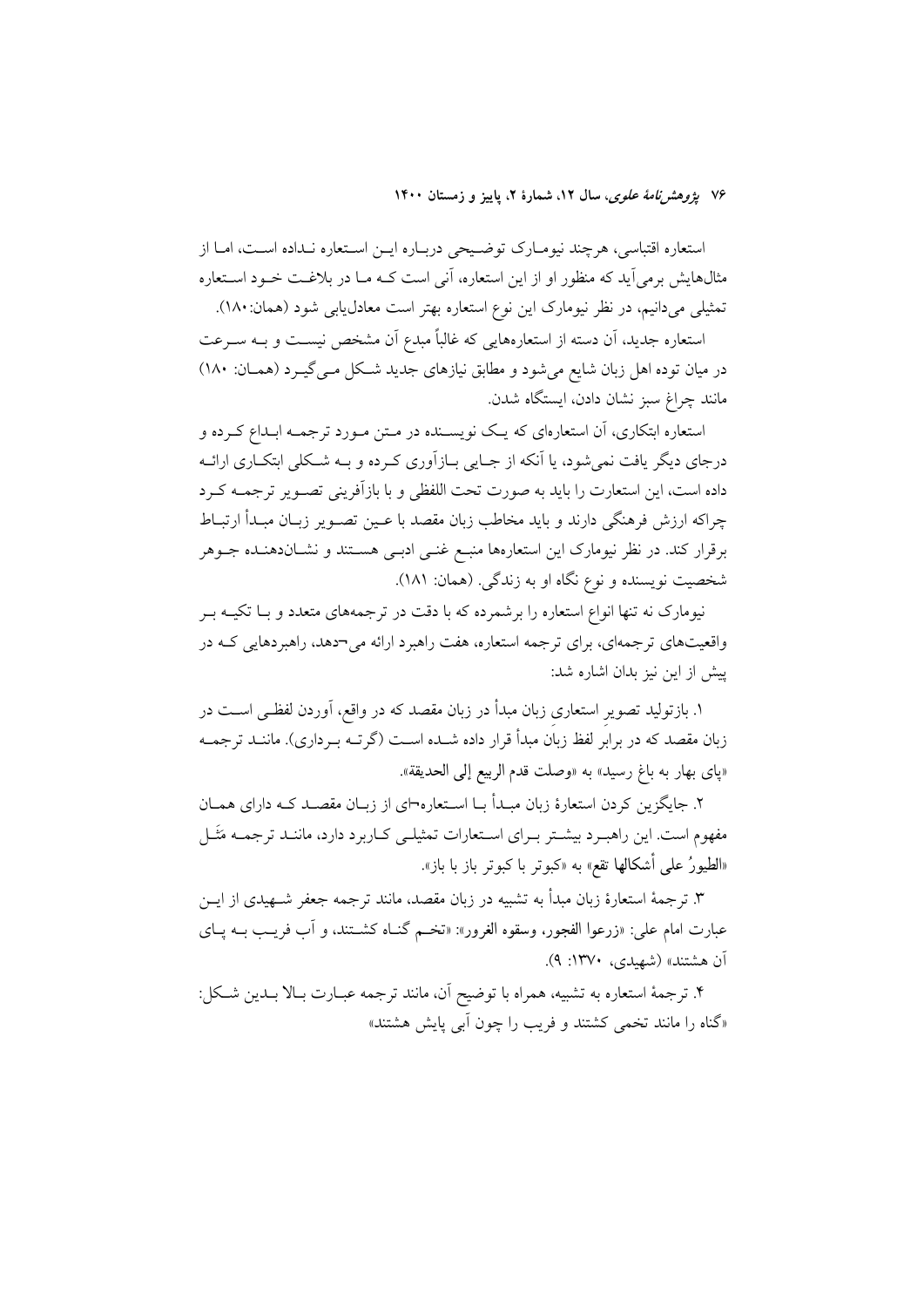۵. ترجمـهٔ مفهـومی اسـتعاره و توضـيح آن، ايـن راهبـرد بيشـتر بـراي عبـارات كنـايي کاربرد دارد، مانند ترجمه «خاک بر سرم شـد» بــه «ابتلیــت بــأنواع الــبلاء» و توضــیح مفهــوم خاکېږسرشدن در ياورقي.

۶. حـذف ســاختار و بيــان اســتعارى، ايــن راهبــرد هنگــامى اســت كــه متــرجم دليلــي ایدئولوژیک یا زبانی برای حذف استعاره می یابد.

۷. به کار گیری استعارهٔ معادل به همراه توضیح و ترجمهٔ مفهومی آن، منظـور از اســتعاره معادل همانندهاي فرهنگي است مثلاً: ترجمه «غَطِّي الترابُ وجهه» به «چشم|زدنيـا فروبســت» (نیومارک، ۱۳۹۰: ۱۴۵–۱۴۶).

در این پژوهش برآنیم تا قدرت زیبایی شناختی هر کدام از این راهکارهـا را در دو زبــان فارسی و چینی، مورد بررسی قرار دهیم.

# ۴. بررسی استعارات متن

در این بخش، تلاش شده اسـت، اسـتعارات خطبـه شقشـقیه متناسـب بـا آنچــه در نظریــه .<br>نیومارک آمده است، تقسیم بندی و تحلیل شود.

### ۱.۴ استعارهٔ مرده

از نگاه برخی زبانشناسان، استعاره مرده، استعارهای است که در گذشته صورت پذیرفته و بـه فهرست واژگـان زبـان راه يافتــه اسـت و امـروزه، اسـتعاره بــودنش، از يــاد رفتــه اسـت (صفوی، ۱۳۹۲: ۲۶۷–۲۶۸). به نظر می رسد امام در این نامه از یک استعاره استفاده کردهانـد كه استعارگي آن از ميان رفته بوده است، علت اين امر، در خلال توضيح كلمه خواهد آمد:

\_ «حَتَّى مَضَى الْأَوَّلُ لِسَبِيلِهِ فَأَدْلَى بِهَا إِلَى فلان بَعْدَهُ».

«تا اين كه خليفه اول مرد و خلافت را به فلاني سيرد».

أدلى إليه بماله: دفعه (ابن منظور، بي تا، ج١٢: ١٤١٨). چنانچه به نظر مي رسد، اين فعــل از ريشه «دلا يدلو» و در اصل «أدلى بدلوه إلى البئر، يعني أرسله» بوده است (ابــن ابــي الحديــد، ج ۱: ۱۶۳). لذا در پیشینه خود نوعی «استعارگی» دارد که بعدا از نظرهـا غایـب شـده اسـت.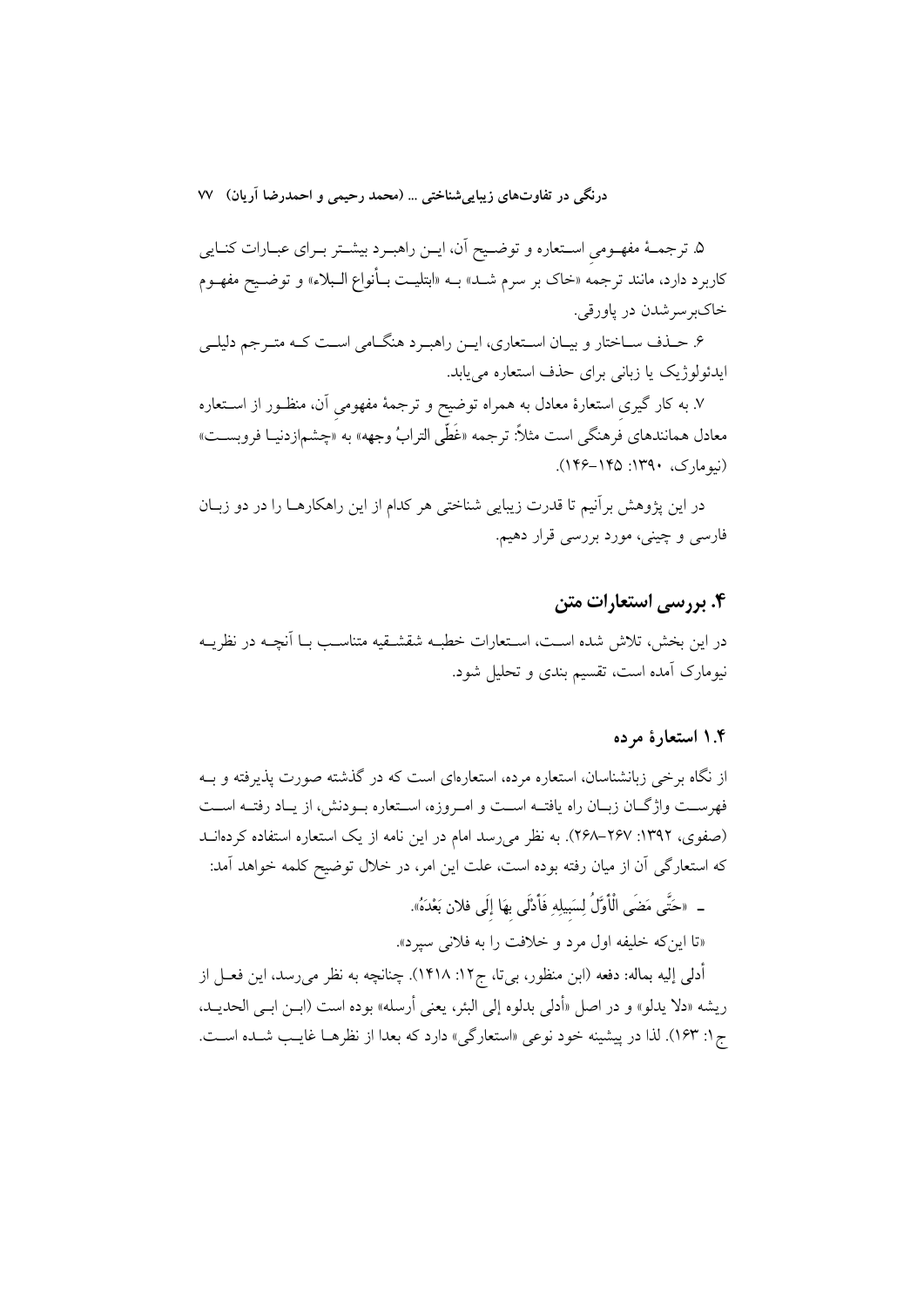۷۸ ي*ژوهشرنامهٔ علوی*، سال ۱۲، شمارهٔ ۲، پاييز و زمستان ۱۴۰۰

چنین عبارت<sub>ی</sub> در قرآن هم اَمده است: «وَلَا تَأْكُلُوا أَمْوَالَكُم بَيْنَكُم بالْبَاطِل وَتُدْلُوا بِهَا إلَــى الْحُكَّــام لِتَأْكُلُوا فَرِيقًا مِّنْ أَمْوَال النَّاس بِالْإِثْمِ وَأَنتُمْ تَعْلَمُونَ» (بقـره/ ١٨٨). گويــا أدلــى إليــه بمالــه يعنــى مالش را چون دلـوي بـه سـوي چـاه انـداخت، ايـن نـوع اسـتعارههـا را نيومـارک مـرده و فراموششده میداند چرا که دیگر کسی استعاره بودن آنها را به یاد ندارد. آنچه در ایــنجـا مهم است، نحوه برخورد مترجم با ايـن اسـتعاره مـرده اسـت؛ وي بـدون اشـاره بـه معنـاي استعاری، مفهوم کارکردی آن را ذکر کرده و تصویر مبدأ را کلاً از میان برده است.

در ترجمه چینی هم، هیچ اشارهای به دلو خلافت نشده و بـه صـورت " 而他把它送 给了他之后的某人 (أن را به شخص يس از خـود هديـه داد)" ترجمـه شـده اسـت. در اینجا نیز، هدیه دادن از معنای «أدلی» استفاده میشود ولی استعارگی و تصویر مــتن مبــدأ را با خود ندارد. بنابرین، هر دو مترجم، تصویر استعاری را وانهـادهانــد، شــاید بــدان دلیــل کــه استعاره اين واژه، ديگر مد نظر نيست!

#### ۲.۴ استعارهٔ معیار

امام در خلال کلامشـان، از اسـتعاراتي سـود جسـتهانـد کـه سـاخته خودشـان نيسـت و در زبان عربی، سابقه دارد، هر چند نحوه استفاده ایشان، بدیع و بجا اســت ــ در اینجــا بــه ایــن موارد اشاره می شود.

ـ «وَطَفِقْتُ أَرْتَتِي بَيْنَ أَنْ أَصُولَ بيَدٍ جَذَّاءَ أَوْ أَصْبرَ عَلَى طَخْيَة عَمْيَاءَ».

«و اندیشیدم کـه بـا دسـت کوتـاه، قیـام کـنم یـا اینکـه در تاریکنـایی ژرف، تـن بـه شكيبي دهم».

ابن منظور مي گويد: «ليلة طخياء: شديدة الظلمة قد وارى السحابُ قمرُها»، «شبي كه بسـيار تاریک است و ابرها، ماهتاب را یوشیدهاند» (ابن منظور، بی تا، ج ۳۰. ۲۶۴۸). ایس واژه یکسی از واژگانی است که در زبـان عربـی بـرای شـدت سـیاهی و تـاریکی قـرارداد شـده اسـت. بهنظر نمي رسد در زبان فارسي به جز «تاريكي» و «سـياهي» كــه لفظــي كلــي هســتند، بــراي ميزان تاريكي شب واژگاني وضع شـده باشـد، دهخـدا در برابـر «طخيـاء» أورده اسـت: «شب تاریک، سخن نامفهوم». در این عبارت دو تصویر وجود دارد، امام هم حالت تنهـابودن و بـي\_اور بـودن خـود را بــه «يــد جــذاء» و هــم دوران ســخت حكومــت ديگــران را بــه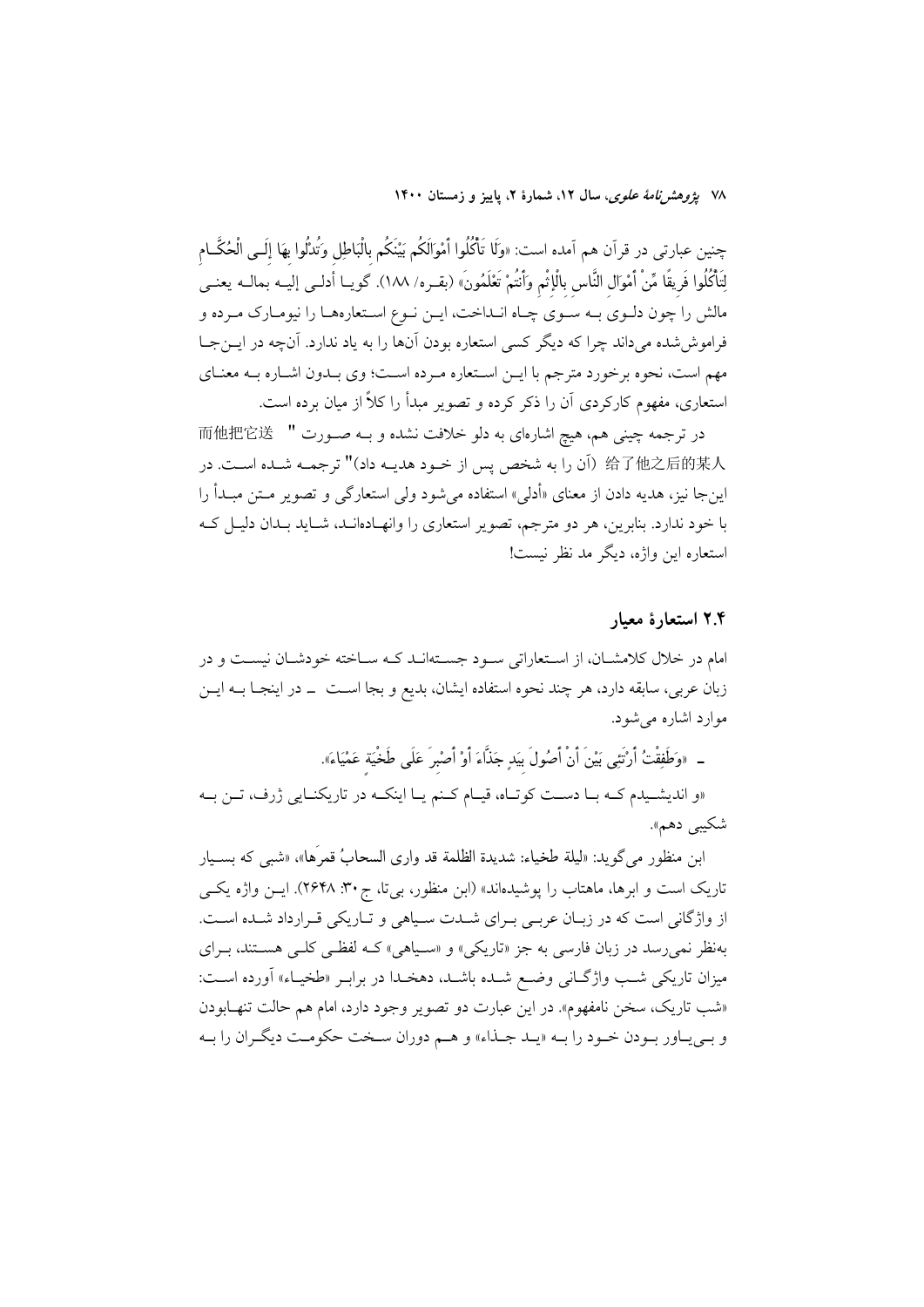«طخية عمياء» مانند كرده است، هر دوى اين تصاوير، استعاره معيـار هسـتند كـه در زبـان فارسی هم عبنا وجود دارند و قابل درک هستند، باید گفت در ترجمـه فارسـی چنـد مسـئله وجود دارد:

اولاً ترجمه «ید جذاء» به «دست کوتاه»، تغییر کارکرد است چرا که دست بریده، معنـایی برتر دارد و بر شدتِ تنهایی امام دلالت میکند؛

ثانياً، عبارت «قيام كنم» يـك معنــاي ايــدئولوژيک و خــاص در زبــان فارســي دارد و بــا «أصول» که به معنای حمله کردن و به پاخاستن است تفاوت دارد، لذا بهتر می ٍود از همــین عبارت دوم استفاده می شد؛

ثالثاً، ترجمه «طخيهٔ عمياء» به «تاريكنايي ژرف»، كمي نامـأنوس و غيرقابـل فهــم اسـت، بهتر اَن است که همان تصویر مبدأ، یعنی «تاریکی کورکننده»، استفاده می شد.

تشمس الدن: 我发现自己在两者之间徘徊: 用被砍断了的手战斗呢?还是在看: 不见路的漆黑中忍耐呢(من خودم را بين اين دو مردد ديدم: با دست قطع شده بجنگم يـا در راه نامرئی قیرگون صبر پیشه کنم؟). در ترجمه این عبارت، مترجم چینی هم بــه درســتی «طخية عمياء» را «看不见路的漆黑中» ترجمه كرده و هم «يد جـذاء» را «被砍断了的手» بر گردان نموده است.

با مقايسه دو ترجمه فارسي و چينې متوجه مي شويم كه مترجم چينــې در انتقــال تصــوير این استعاره معیار و متداول، بهتر عمل کرده است و توانسته از طریق بازتولیـد تصـویر مـتن مبدأ، وظيفه فرهنگى خود را بهتر انجام دهد.

\_ «وَإِنَّهُ لَيَعْلَمُ أَنَّ مَحَلِّي مِنْهَا مَحَلُّ الْقُطْبِ مِنَ الرَّحَى».

«در حالی که می دانسـت جایگــاه مــن بــه اَن، چــون جایگــاه میلــهی محـور، بــه ســنگ آسیاب است» (گرمارودی، ۷۹).

الرَّحي در لسان بدين معنى است: «الحجر العظيم...ومعروفة يطحن بها» (ابن منظور، بـيتـا، ج١٨: ١٤١٤) و به نظر مي رسـد أسـيا معـادل دقيـق أن اسـت. امـا قطـب ايـن گونــه معنـا شده است: «الحديدة القائمة التي تدور عليها الرحي». در اين ترجمه، تصوير مـتن مبـدأ عينــا و بدون کم و کاست منتقل شده است، البته مترجم بدین حـد اکتفـا نکـرده و در هـامش مـتن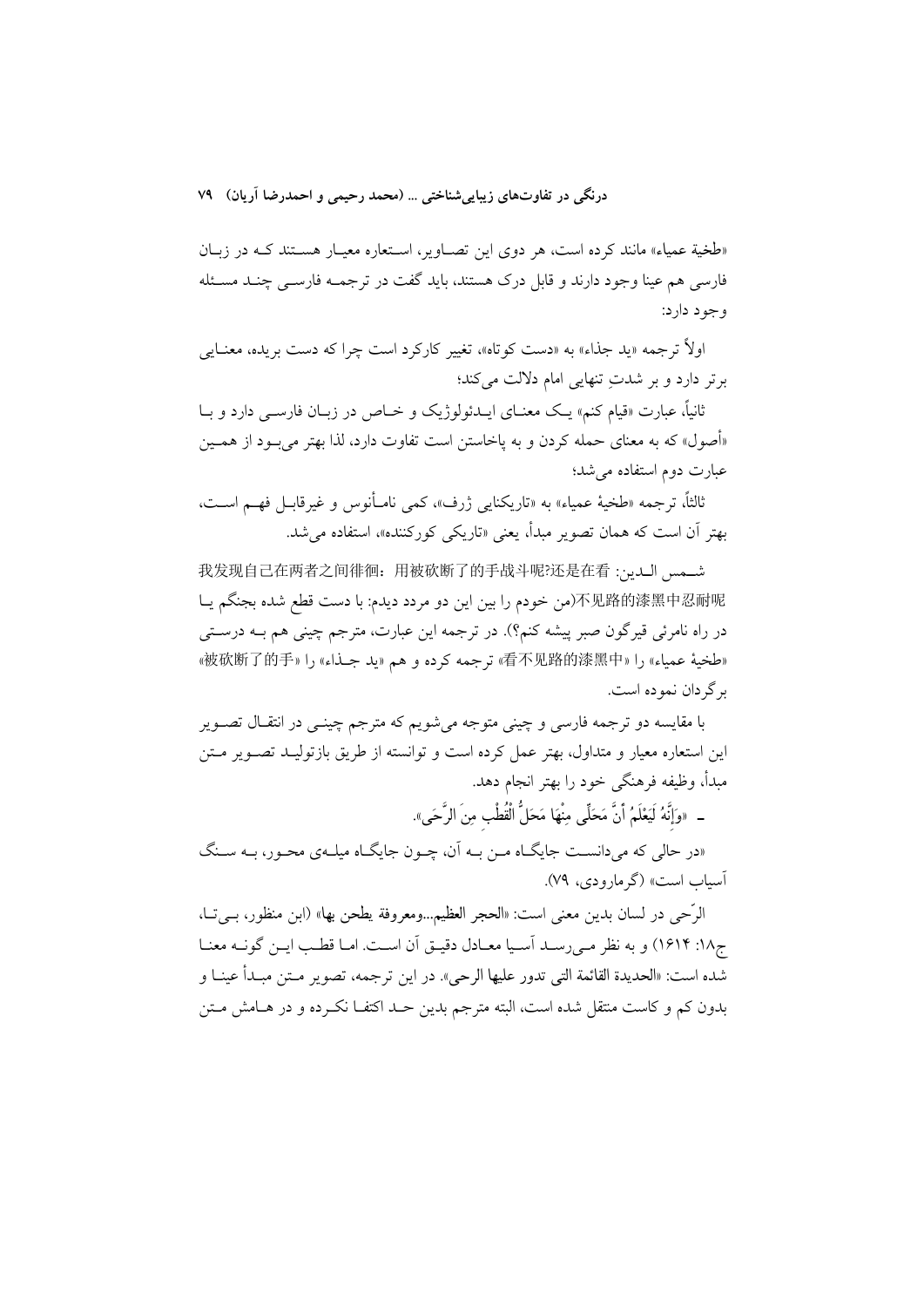۸۰ یژ*وهش نامهٔ علوی*، سال ۱۲، شمارهٔ ۲، پاییز و زمستان ۱۴۰۰

افزوده: «يعني همان گونه كه سنگ اَسياب بدون ميله محور نميچرخد، جانشيني پيــامبر هــم همين گونه است» (همان ٧٨).

مترجم چینی نیز در ترجمه این تصویر رابطه امام علی و پیامبر را بسان سـنگ آسـیاب و محـور اَن ترجمــه كــرده اســت: 他肯定知道我的地位是轴心与磨盘的关系 وى در پاورقی ویژگیهای رابطه امام علی و پیامبر را در مقایسه با سایر صـحابه بیـان نمـوده اسـت (شمس الدين:٧٧).

این استعاره را هر دو مترجم بازتولید کردهاند و با این کار، عین تصویر را به زبان مقصـد انتقال دادماند.

\_ «فَسَدَلْتُ دُونَهَا ثَوْباً وَطَوَيْتُ عَنْهَا كَشْحاً».

«از خلافت چشم پوشیدم و از آن دست شستم»( گرمارودی،۷۸).

سَدَل به معنای انداختن پرده و لباس است (قرشــی، ۱۳۷۱، ج۱: ۵۲۴). البتــه در قــاموس المحيط آمده است: «سدل ثوبَه يسدُلُه: شقَّه» (الفيروزآبادي، ٢٠٠۵: ١٠١۴) كه به نظـر مناســب اين مقال نيست و ابن منظور ميگويد «سدل الشـعرَ والشـوب والســتر يســدلِه ويســدُله، أرخــاه وأرسله» (بي تا، ج٢٣: ١٩٧۵). يس معنا اين است: در برابرش حجابي افكندم يا بــين خــود و او حجابي قرار دادم (ابن ابي الحديد، ١٤٠۴، ج١: ١٥١).

درباره كشح هم در لسان آمده است: «الكشح: ما بين الخاصرة إلى الضلع الخلـف وقيـل مــا بين الحاجبة والإبط وطوى كشحه عنه إذا أعرضَ عنه» (ابن منظور: ج٣٣. ٣٨٣٨). يس يهلــو از چیزی تھی کردن یا پیچیدن، کنایه از اعراض و کنارهگیری است. هرچند دو عبارت انتخـابی مترجم، معادل کارکردی متن مبدأ است ولی تصویر زیبای استعاری ســاخته شــده امــام را بــا خـود نـدارد، بـه نظـر نگارنـدگان، در ترجمـه متـون مقـدس، بهتـر آن اسـت كـه تصـاوير ساخته شده، عینا به مخاطبان زبان مقصد ارائه شود تا آنان هم این تابلوهــای زیبــا را ببیننــد و لذت ببرند نه اینکه تابلویی دیگر را جلوی چشم آنها قرار دهیم. کاری که مترجم چینــی نیــز انجام داده است:

در ترجمه چینی این عبارت، مترجم تنها الفاظ، 我不理睬它 را کـافی انگاشـته کـه بـه مفهوم "آن را ناديده مي انگارم" ميباشد. البته نيز در توضيح آمده است چــون مــردم ايشــان را توصـيه نمـيكننـد، امـام نيـز اصـراري بـر جـدل و جـدال ندارنـد (شـمس الـدين:٧٧).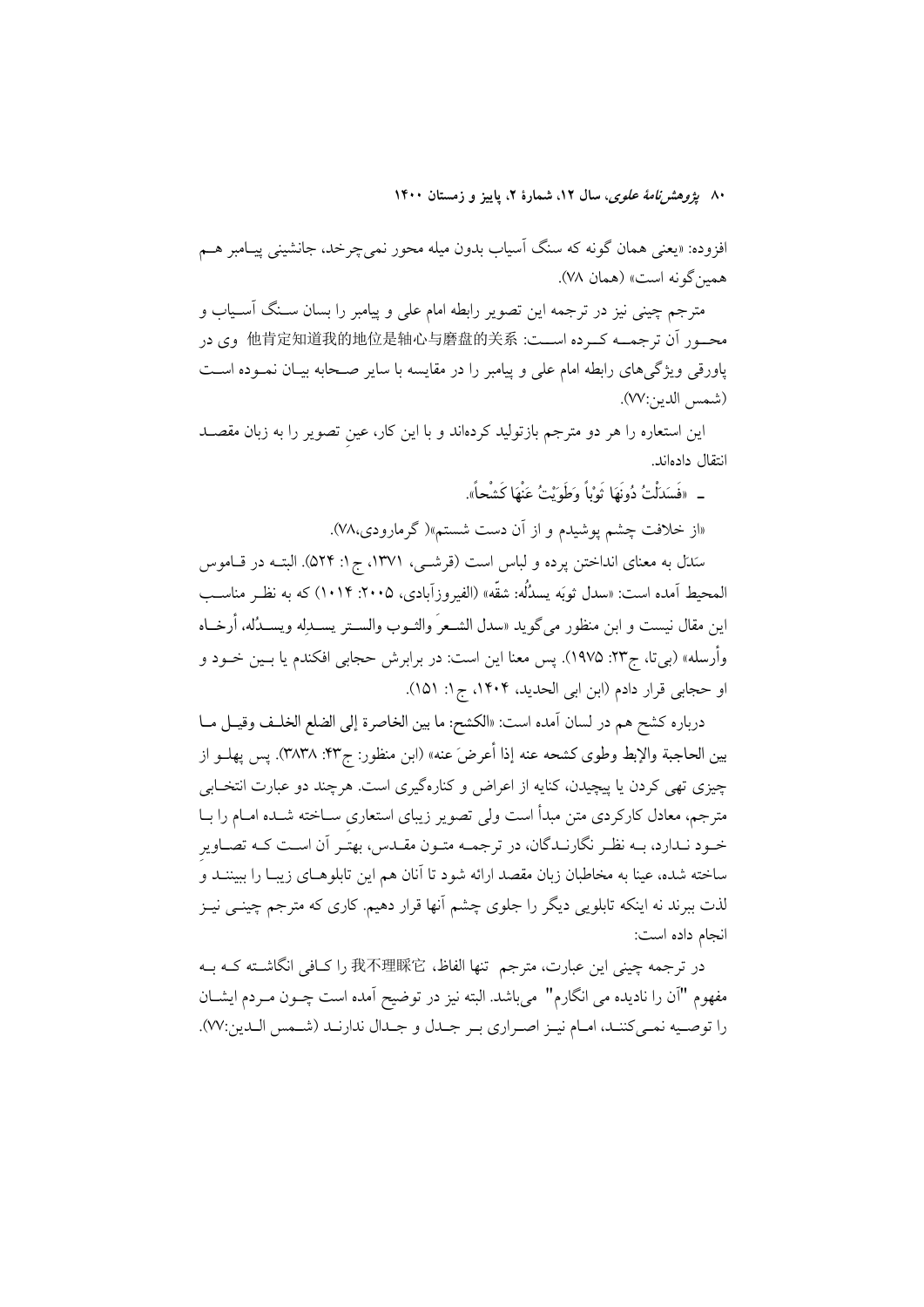واضح است كه استفاده از مفهوم تصـوير و حـذف اسـتعاره، زيبـايي مـتن را بسـيار كـاهش داده است.

# ۳.۴ استعارهٔ ابتکاری

كلام حضرت على (ع)، پر است از استعارات ابتكـاري و بـديع كـه سـاخته ذهـن خـلاق ایشان است و نشانه اوج قدرت حضرت در واژهسازی و تصـویرآفرینی اسـت، دراینجـا بــه این موارد اشاره می شود:

ــ «لقد تقمَّصَها ابنُ أَبِي قحافة».

«فلاني، پيراهن خلافت را ناروا بر تن کرد» (گرمارودي، ۷۹).

تقمص از ریشه قَمص به تسکین میم است و فعل ثلاثی مجـرد نـدارد، در لســان آمــده: «قمص: القميص الذي يلبس معروف مذكر، وقد يعني به الدِّرع فيؤنث، وأنَّثه جريــر حــين أراد بــه الدِّرع، فقال: والجمع أقمصة وقمص وقمصان. وقمَّص الثوب: قطــع منــه قميصــا، عــن اللحيــاني. وتقمَّص قميصه: لبسه» (ابن منظور، بي تا، ج ۴۱: ٣٧٣٨). ابداعي كه در ايــن واژه وجــود دارد بیش از هر چیز به معنای استعاری و نوع اسـتفاده حضـرت از آن بــاز مــی¬گــردد. تقمــص بهمعنای پوشیدن است، ول<sub>ی</sub> آمدن این واژه در کنار ضمیر «ها» که بنا بــه بافــت بــه خلافــت برمی گردد، معنای تازه و نوی به آن داده و اسـتعاره را از کلیشــه خــارج و وارد وادی ابتکــار كـرده اســت. عــلاوه بــر ايــن، تقمــص در بــاب تفعــل و داراي معنــاي ايــن بــاب يعنــي «تكلف» است، لذا تقمص يعني «به زور يوشيدن» «به سختي بر تن كردن». بنابرين تصـويري كه امام ساختهاند از اين قرار است: ابن ابي قحافه آن [خلافت] را به زور بر تن كرد.

همان گونه که مشخص است استعاره در اینجا به تشبیه اضافی تبدیل شــده و اســتعارگی متن از میان رفته و تصویری شفافتر بیان شده است، همچنـین قیـد «نـاروا» نیـز از قــدرت تصویرسازی متن مبدأ به شدت کاسته است، چرا که نوعی تجرید است که جانب مشـبه بــه را تقويت كرده است. پس، هم تبديل استعاره به تشبيه و هم آوردن قيد «ناروا»، زيبـايي مــتن مبدأ را تا حد زیادی کم کرده و بر شفافیت آن افزوده است.

در ترجمه چيني، شمس الدين نيـز واژه پوشـيدن اَورده:难道你们不知道吗!指真主 发誓, 伊本•艾比•古哈法穿上了它(指当上了哈里发)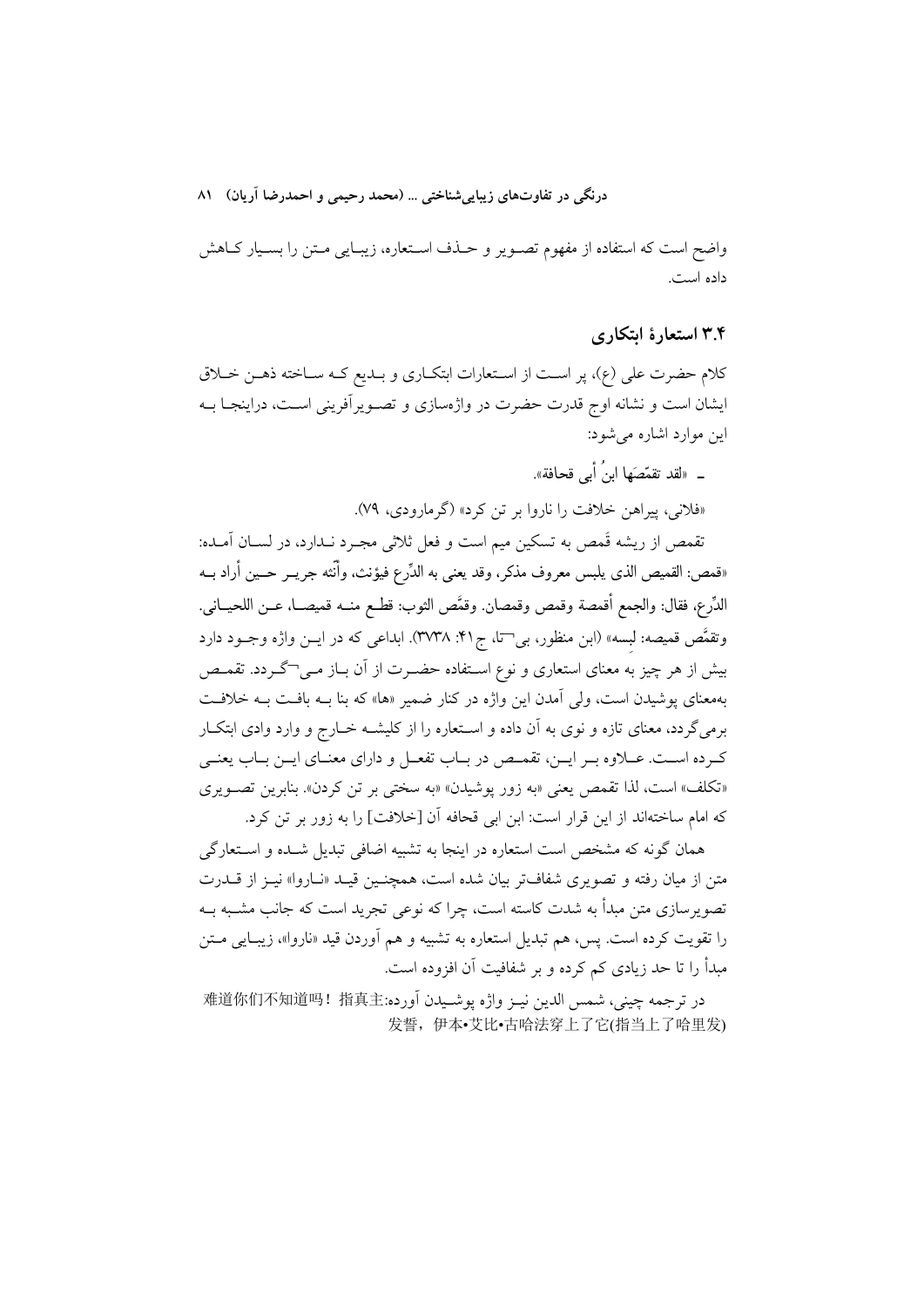۸۲ ي*ژوهشرنامهٔ علوی*، سال ۱۲، شمارهٔ ۲، پاییز و زمستان ۱۴۰۰

مشخص است که در ترجمه چینی، لفظ پوشیدن، هر چند قید «به زور» را با خود نــدارد ولـی اسـتعارگی مـتن مبـدأ را حفـظ کـرده و بـرای توضـیح بیشـتر در یـاورقی، نکـاتی را افزوده است: "به قياس ، حضرت على خليفه را با پيراهن مقايسه نمود و سـپس مســتقيماً از کلمه «پوشیدن» استفاده کرد. مفهوم این عبارت این است که ابوبکر عهده دار خلافت شــد" (شمس الدين:٧٧).

چنانچه دیده شد، هر دو مترجم بـا اینکـه بـا یـک تصـویر قابـل درک بـرای مخاطبـان زبان مقصد، روبرو بودهاند اما به خاطر عدم توجه به تمامی وجوه معنایی اسـتعاره، از انتقــال كامل تصوير باز ماندهاند.

ـ «يَنْحَدِرُ عَنِّي السَّيْلُ وَلَا يَرْقَى إِلَيَّ الطَّيْرُ».

«سیل فضایل از اَبشار وجود من فرو میبـارد و هـیچ پرنــده تــا سـتیغ بلنــدای مــن اوج نمي تواند گرفت» (گرمارودي، ۷۹).

ابن ابي الحديد مي گويد: «مراد أن است كه او بر روي قله كوهي يا جايي بلند است كـه سیل از آنجا به سوی مکانهای پایینتر، جاری مـی شـود. امـا سـخن لایرقـی إلـی الطیـر، از سخن قبلی رفیع تر است چرا که سیل میتواند از روی تپهها هم جاری شود ولـی آنجـا کـه مرغ نتواند بیرد یا بالای قلههـای بلنـد اسـت و یـا بـر بلنـدای آسـمان» (۱۴۰۴، ج۱: ۱۵۱). بحراني نيز مي گويد:

این که سیل از ناحیهی امام (ع) جاری میشود جریان سیل از صفات کوه و مکـانهـای مرتفع می باشد و در عبارت امام (ع) کنایه است از بلندی مقام و شرافت آن حضرت که علوم و اندیشههای بلند سیاسی از ناحیه آن حضرت شروع و جریان پیدا میکنـد. بـرای کمالات خود لفظ سیل را استعاره آورده است. این که هیچ پرندهای بـه بلنــدی مقــام او نمي رسد، كنايه از نهايت علو درجه علمي آن حضرت مي باشد زيرا هــر مكــان مرتفعــي که از آن سیل جریان یابد لازمهاش این نیست که پرندهای به آنجا نتواند پرواز کند، پــس جمله دوم علو خاصی را بیان میکند که دسترسی به آن آسان نیست (بحرانبی، ۱۳۷۵:  $(140)$ 

چنانچه پیدا است، در اینجا نیز، استعاره به تشبیه بدل شده و توضیح وجه شبه و روابـط میان مشبه و مشبه به، در دستور کار مترجم بوده است.این مسـئله ماننـد ترجمـه کهـن؛ از زیبایی متن کاسته و بر شفافیت و تفسیر گونگی آن افـزوده اسـت و مخاطـب بـه ناچــار بــا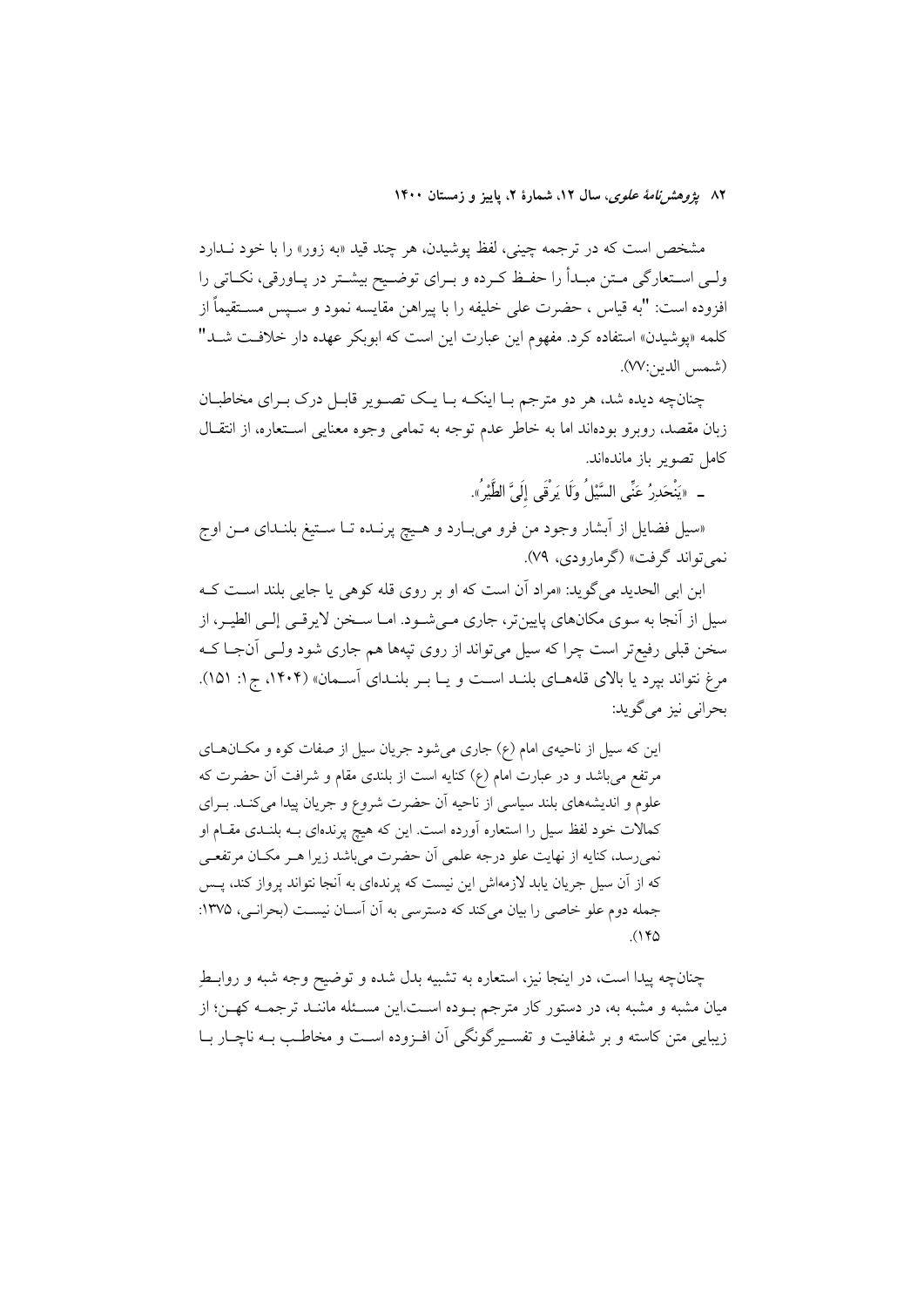تفسیرهای مترجم روبرو و درهای ذهنش بر هر کنکاشی بسته میشود. بهتـر مـیبـود بـرای حفظ تصویر اینگونه ترجمه شـود: «سـیل از مـن سـرازیر مـی شـود و پرنـدهای بـه بلنـدای من نمی پرد». کاری که در ترجمه چینی، انجام و تصویری دستنخورده ارائه شده است:

شمس الدين اين تشبيه حضرت را "سيلاب از من جاري مي گردد ، پرندگان نمي تواننـد به سمت من يرواز كنند" ترجمه كرده اسـت洪流由我奔腾下来,飞鸟不能飞向我 و در توضیح اضافه نموده این بدان معناست از آنجا که امـام از مقـام بـالاتری نسـبت بــه دیگـران برخوردار هست، بيشترين حق و صلاحيت خليفه بودن را دارد (شمس الدين:٧٧).

\_ «فَصَبَرْتُ وَفِي الْعَيْنِ قَذًى وَفِي الْحَلْقِ شَجًا».

«پــس شــكيب كــردم در حــالى كــه خــار در چشـــم و اســتخوان در گلــو داشــتم» (گرمارودی، ۷۹).

«قذي» چيزي است كه در چشم يا جام شــراب مــي(فتــد (فيرزوآبــادي،٢٠٠۵: ١٣٢۴)، و «شجي» هم به معنى غم و اندوه است و هم به معناى استخوان يا چيـزى شـبيه بـدان كـه در گلوی انسان یا حیوان بماند (ابن منظور، بی تا، ج۲۳: ۲۲۰۳). هر دوی این واژگان در ترکیبی تمثیلی وارد شدهاند، امام حالت و هیئت ظلـمهـایی را کـه بدیشـان روا داشـته مـیشـود و بلاهایی را که بر سرشان میرود و دردهایی را که مـی کشـند بـه حالـت افتـادن خاشـاک در چشم یا گیر کردن استخوان در گلو تشبیه کردهاند. ترجمــه کامــل تصــو یر مــتن مبــدأ باعــث شده است تا این استعاره در زبـان مقصـد هــم عینـا، دریافـت و درک شــود. کــاری کــه در استعارات دیگر انجام نشده بود.

شمس الدين اگرچه نتوانسته فحـواي كـلام حضـرت از واژه «قـذي» را بـه كمـال بـه مخاطب چینی خود منتقل نماید و آن را 灰尘 (گرد و غبار) ترجمـه کـرده امـا در عــوض «شجی» را به درستی 骨刺(خار استخوان) که در زبان چینی به استخوان مـاهی کـه در گلـو كير مي كند نيز اطلاق مي شود ترجمه كرده است 于是我忍耐,然而眼中有灰尘,喉咙 里有骨刺

یرواضح است که شدت دردناکی تصویر امام در ترجمه چینی وجود نـدارد و اسـتفاده از راهکار معادل کارکردی، باعث شده تا زیبایی متن مبدأ، کاهش یابد.

\_ «فصدِّ ها فير خوزة خشناء بغلظ كلمُها ويخشُنَ مسُّها ويكثر العثارُ فيها والاعتذارُ منها».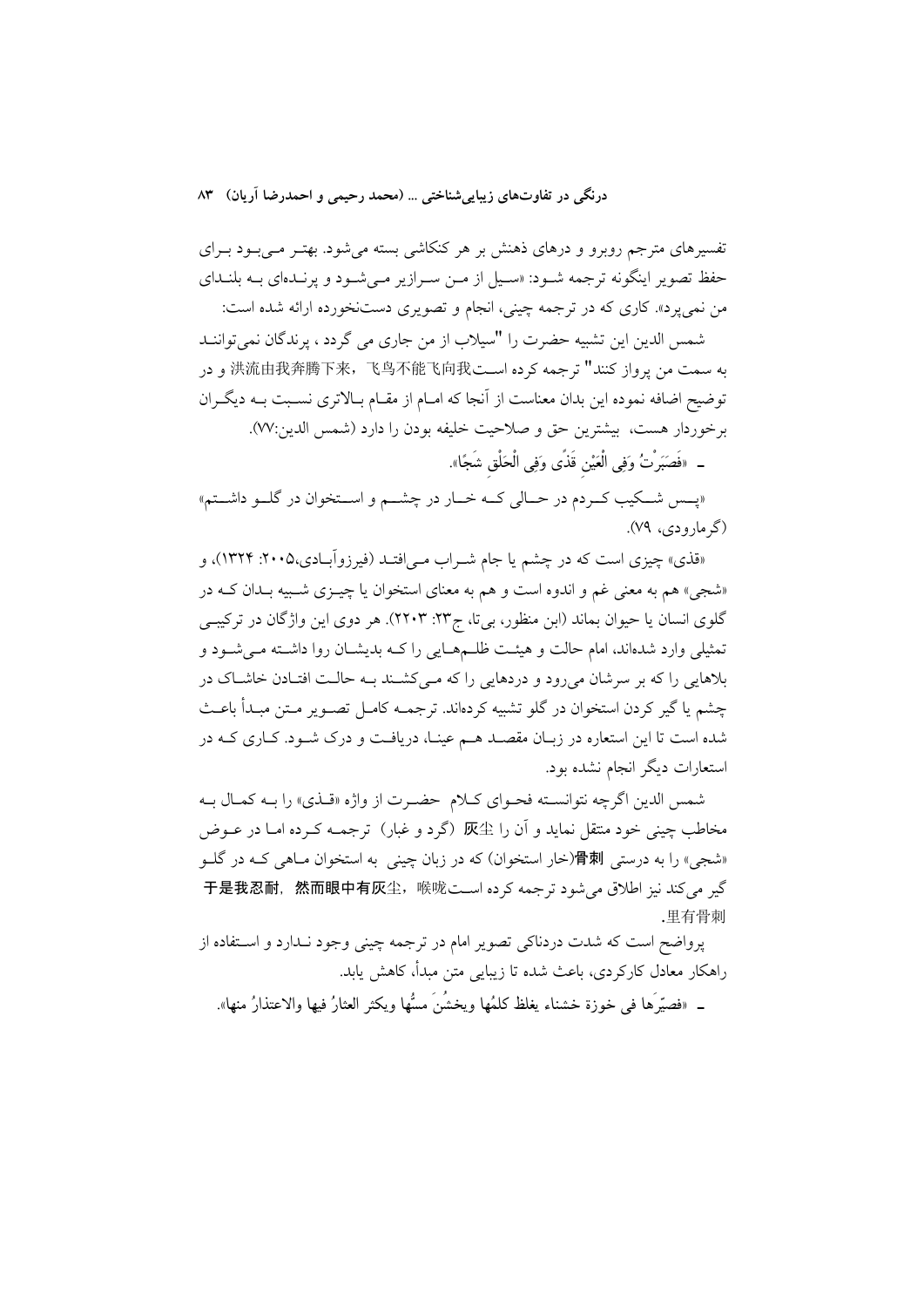۸۴ ی*ژوهشرنامهٔ علوی*، سال ۱۲، شمارهٔ ۲، پاییز و زمستان ۱۴۰۰

«اَنگـاه اَن را در گســترِهاي ســخت، پــيش راندنــد كــه زمينــهاي زخــماًجــين داشــت و دســـتيازيـــدن بــدان، خشــونتبــار و لغــزش و پــوزش خــواهي در آن بســيار بــود» (گر مارو دی، ۸۱).

«حوزة خشناء»، استعاره از اخلاق خشــن عمـر اسـت و اوصــافي مثــل «يغلــظ كلمهــا» و «یخشن مسها و…» برای بیـان همـین اخـلاق اَورده شـده کـه تصـویری بسـیار بـدیع و بـی بدیل است. «ضمیر ها، به طبیعت و خوی عمر برمی گـردد کــه امــام علیــه الســلام، از آن بــه حوزهٔ تعبیر کرد، عمر بیٖدرنگ به نام خداوند و شریعت حکم صادر میٖکرد و اَن گاه کـه او راز ا اشتباهاش آگاه می ساختند، عذر می خواست» (مغنیه، ۱۳۸۷: ۲۲۵). متـرجم در برخـورد با ايــن تصــوير اســتعارى، از راهبــرد بــازآفريني ســود جســته و توانســته، همــان تصــوير را انتقال دهد، درست است که این تصویر کمی نامأنوس جلوه میدهد ولـی بــه تصــویری کــه امام ساختهاند نزدیک است.

把一半置于粗糙的手, 触之伤手。多少挫折, 多少道歉

(نیمی از آن را به دستی خشن داده، لمــس دســتی معیــوب. چقــدر فرومانــدگی، چقــدر يوزش خواهي!)

با وجود آن که مترجم در پاورقی ذیل این عبارت امام علی کوشـیده تـا منظـور خــود از دست خشن (كه همان خشونت عمر مي باشـد) را بـه مخاطـب چينـي توضـيح دهـد، امـا بهنظر میرسد نه تنها در انتقال مفهوم استعاره نهفته در آن بلکه در برگردان ساده عبــارت نیــز عاجز مانده يا به اشتباه افتاده است (شمس الدين:٨٠) بــه خــاطر همــين، نــه تنهـا از زيبــايي استعاره بسیار کاسته شده است که معنا و تصویر هم دچار تحریف گشته است.

«اَن دو، (دوشــيدن از) يســتانهــاي شــتر خلافــت را ميــان خــود تقســيم كردنــد» (گر مارودی، ۸۱).

استعاره موجود در این جمله با اینکه شاید امروزه، کمی کلیشهای بــه نظـر آیــد، ولــی در زمان ایراد سخن، بسـیار بـدیع و تـازه بـوده اسـت. حضـرت علـی خلافـت را بـه شـتری تشبیه کردهاند که دو خلیفه قبلی شدیداً از پستانش دوشیده و آن را بین خود تقسیم کـردنــد. شتر چهار پستان دارد که دو تا دوتا به آنها ضرع میگویند. لذا ضرعان یعنـی دو زوج پســتان (ابن ابی الحدید، ۱۴۰۴، ج۱: ۱۷۰). مشخص است که تصویر استعاری کلام امام در ترجمـه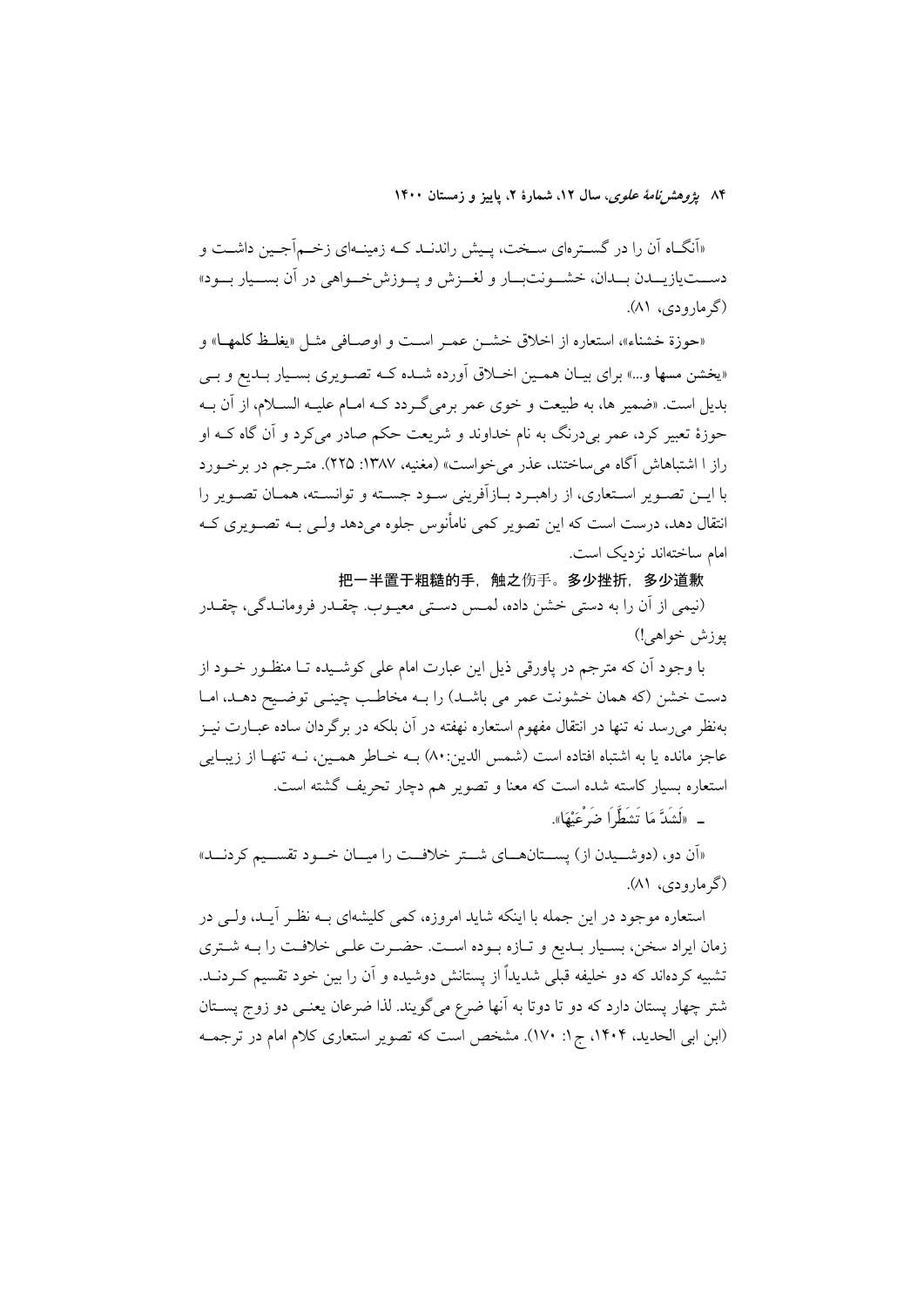دچار ضعف شـده اسـت، چـرا كــه اولاً بــه جـاي ضــمير «هــا» از اســم ظـاهر «خلافـت» استفاده کـرده و تصـریح بــه ایــن واژه، در جــایی کــه اضــمار، اولویــت دارد، نــوعی تقلیــل زيبايي است و ثانيا مترجم با افزودن واژه «شتر» به متن، استعاره را به تشبيه اضافي بدل كرده که قطعاً قدرت تصویر گری متن مبدأ را تقلیل داده است.

شمس الدین این عبارت را ,更甚者,他把母驼的乳房分为两半, (تا حـدی کـه او يستان شتر ماده را به دو نيمه تقسيم نموده) ترجمه كرده. همچنين در يـاورقى عنـوان نمـوده که این استعاره، به معنی فشردن نیمی از شیر یستان است و خلافت بـا یســتان شــتر مــاده مقايسه شده است. ترجمه چينې هم از انتقال زيبايي استعاري متن مبدأ عاجز مانده و بهجــاي آنکه به تقسـیم شـدن پســتان توسـط دو خلیفـه اشــاره کنــد، از روی برداشــت اشــتباه، بــه دوشیدهشدن نیمی از شیر، اشاره کرده است. شاید عدم ارائه درست معنی توسیط مترجمیان، به دور شدن فضای فکری و فرهنگی مترجمان امروزین از دنیـای دسـتنخـورده طبیعـت و انس با حیوانات، مربوط باشد.

\_ «إِلَى أَنْ قَامَ ثَالِثُ الْقَوْمِ نَافِجاً حِضْنَيْهِ بَيْنَ نَثِيلِهِ وَمُعْتَلَفِهِ».

«تا این که سومی به خلافت برخاست در حال<sub>ی</sub> که دو پهلـویش (از زیـادهخـواری چـون شتر) میان حلق و مخرج ورم داشت» (گرمارودی، ۸۳). خوئے معتقد است:

حضرت، حالت عثمان را به حالت شتری تشبیه کرده اسـت کـه از بـس خـورده اسـت زیربغل و ران خود را بالا میگیرد و دائم بین چراگاه و موضع سرگینش در تردد است. وجه شبه، شدت اهتمام به خورد و خـوراک و زنـدگی حیـوانی اسـت (خـوئی، ۱۴۰۰، ج۳: ۹۷).

همان گونه که مشخص است، تصویر طنزآلـود امـام از خلیفـه ســوم، در ترجمــه نمــود کاملی ندارد، چرا که عبـارت «دو پهلــویش میـان حلــق و مخــرج ورم داشــت»، هــم بــرای فارس(زبانان نامأنوس است و هم به راحتی تصویر استعاری را بدل به یـک تصــویر تشــبیهی بسیار ضعیفی کرده است که به سختی می شود وجه شبه آن را درک و تصـویر متـرجم را در ذهن تداعی کرد!

شمس الدين: 直至第三个人挺着肚皮,在泻粪与泻槽之间站立起来(اين)直至第三个人挺着肚皮,在泻粪与泻槽之间站立起来 سومین نفر با شکم برامده، بین اَبشخور و سرگین به پاخاست. در این عبارت شــمس الــدین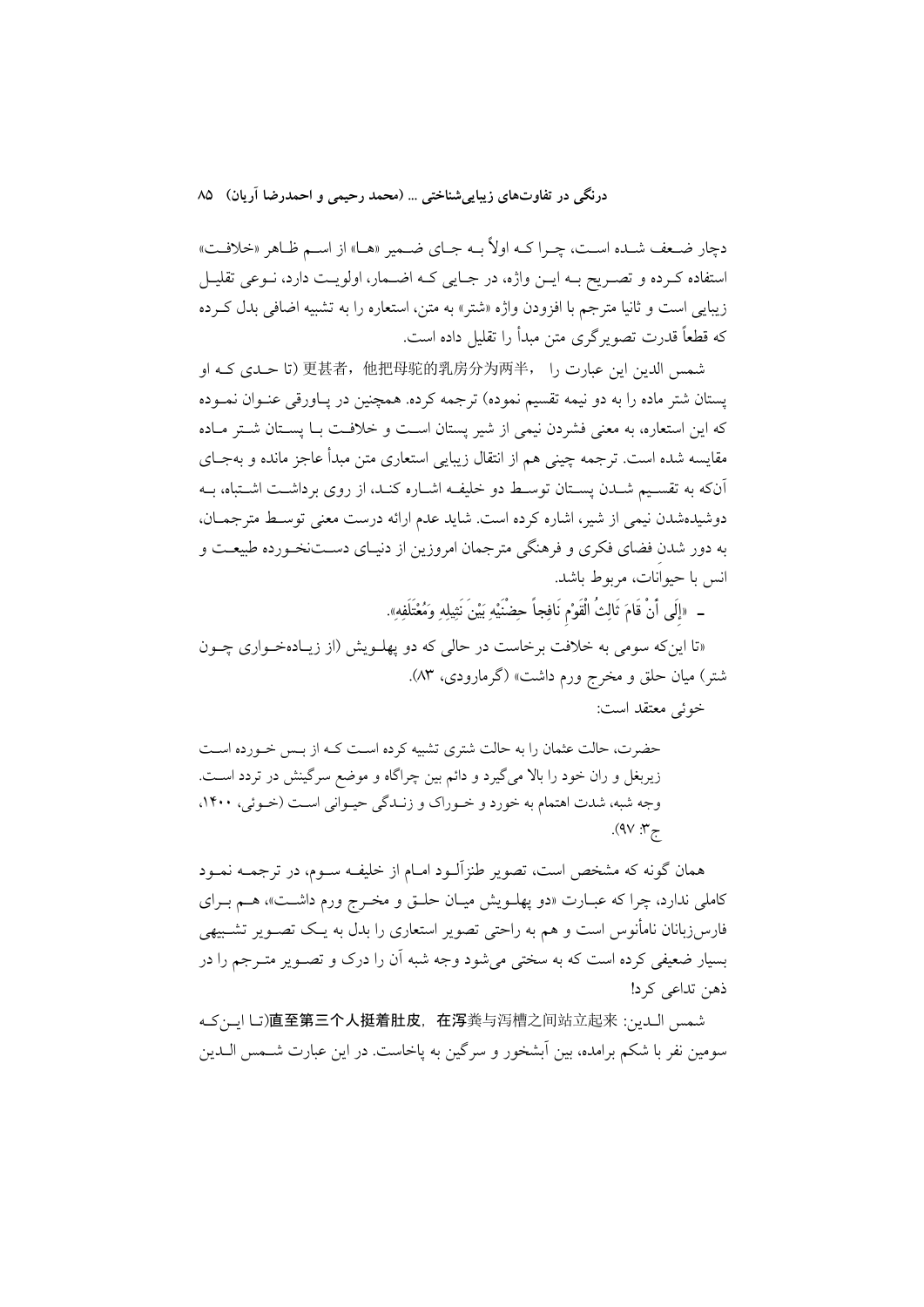۸۶ يژوهشرنامهٔ *علوی*، سال ۱۲، شمارهٔ ۲، پاييز و زمستان ۱۴۰۰

به زيبايي « نَافِجاً » را 挺着肚皮 و « نَثِيلِهِ وَمُعْتَلَفِهِ » را 泻粪与泻槽 ترجمــه نمــوده اســت. ترجمهای که از ترجمه فارسی، به متن اصلی نزدیکتر است و تصویر بهتری از متن مبــدأ را ارائه داده است.

\_ «انتكثَ عليه فَتلُه».

«بافتههای او رشته شد» (گرمارودی، ۸۳).

سليمان اين فرموده امام را 以致弓弦被绷断ا(به طوري كه زه كمـان يـاره شـد) ترجمــه نموده است و ما را به این نتیجه می رساند که یا معنی عبارت را اشتباه برداشت نمـوده و یــا این که خواسته با استفاده از استعاره اینگونـه کـلام حضـرت را توضـیح دهـد.با توجـه بـه تواناییهای مترجم استنباط می شود که فرضیه دوم به واقعیت نزدیک تر باشد.

ـ «کَبَت به بطنتُه»، «زیادهخواری او را واژگون ساخت» (گرمارودی، ۸۳).

با جستوجو در لغتنامهها مي بينيم كه فعل «كبا ـُ» لازم است و حرف اضــافهاي نــدارد، امـا در ايــن خطبــه امــام از حــرف اضــافه «بــاء» بــراي ايــن فعــل اســتفاده كــرده و فعــل را متعدي ساختهاند. در معجم العين داريم: «كبا يكبو كبوا فهو كاب، إذا انكبّ علــي وجهــه، يقــال لکل ذی روح» (الفراهیدی، بیتا، ج۵: ۴۱۶). در لسان هم اَمده است: «کبا کبــوا وکُبــوا: انکــبّ علمي وجهه» (ج۴۲: ۳۸۱۴). پر واضح است که اسناد فعل به فاعل غیر حقیقی در ایــن جملــه، یک استعاره گونگی زیبایی باخود به همراه دارد که در ترجمه فارسی نیز، نمودار است. البتـه اگر به جای «واژگون ساخت»، فعلی مثل «بـر زمـین زد»، قــدرت موجــود در فعــل کبــا ـُـرا بیش تر نشان مے داد.

أن چنان كه در ترجمــه چينــي أمــده內食而跌倒(امــا بــه واســطه شــكم يرســتي|ش سرنگون شد)، مترجم به درستی «بطتُه» را 因贪食 برگردان نموده ولی، هم اســناد فعــل بــه فاعل غیر حقیقی را از میان برده و هم فاعلیت «شکمپرسـتی» و تأکیــد امــام بــر ایــن امــر را بهحاشیه رانده و جمله معلوم را به صورتی مجهول، ترجمه کرده است. \_ «فلمّا نهضتُ بالأمر نكثت طائفة ومرقت أخرى».

«و چون به کار خلافت برخاستم، دستهای پیمان شکستند و گروهی از دین بیرون رفتنــد و برخی از راه حق برگشتند» (گرمارودی، ۸۳). بجرانی آورده است که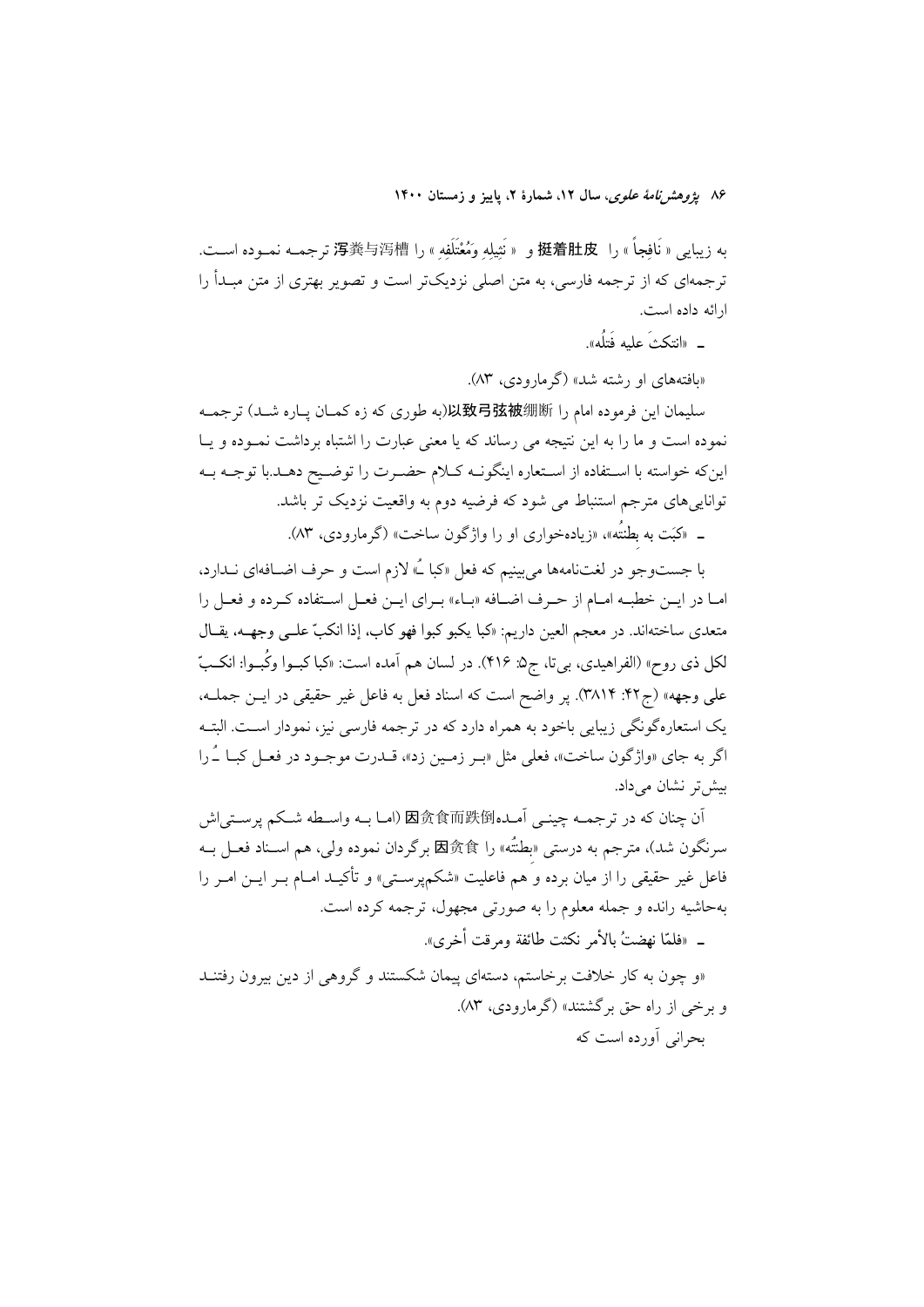و این که امام (ع) خوارج را با کلمه «مروق» توصیف کرده است بـرای ایـن اسـت کـه (مروق) عبارت از پرتاب تیر و خروج آن از کمان است، و چــون خــوارج در آغــاز در جاده حق بودند و سیس، به گمان خودشان، در طلب حق مبالغه کردنــد تــا آنجــا کــه از حق دور شدند، و به این دلیل استعاره آوردن لفظ مروق بـه خـاطر مشـابهت، زیباسـت (١٣٧۵: ١۴۵). مترجم با انتخاب از دين بيرون رفتند، استعاركي متن را از ميان بـرده و مفهوم آن را بیان کرده است، عبارتی مثل «از کمان خـارج شــدند»، مـی توانــد مفیــد بــه معنا ىاشد.

但当我挺身而出时,一伙人背信弃义;另一伙人背 الحين اين عبارت را 應叛、欺压» دو واژه «反叛、欺压». ترجمه كرده و براي هرقـت» دو واژه «反叛、欺压 را اَورده است که مفهوم اَن «سرکشی کردن و در مضیقه قراردادن» می باشــد. در اینجــا هــم .<br>مفهوم، ذکر شده و استعاره از میان رفته است.

\_ «ولكننب أسففتُ إذا سفَّوا وطرتُ إذا طاروا».

«با این حال، در فراز و نشیب با آنان همراهی کردم» (گرمارودی،۸۳).

در لسان آمده «أسفَّ الطائر والسحابة وغيرهما: دنا من الأرض» (ابن منظـور، ج١٩: ٢٠٢٠). لذا این واژه همایند پرنده و چیزهایی است که در آسـمانند و بــه زمـین نزدیـک مــی شــوند. استفاده از آن برای انسان یک استفاده بدیع و تازه و البته استعاری است که متـرجم نتوانسـته به درستی معنای آن را انتقال دهد و معادل کارکردی کنایی متن را آورده و از بازســازی مــتن مبدأ احتراز كرده است. اما در ترجمه چيني اين عبارت امام آمـده اســت: 们落 但是,他 地时,我跟他们落地;他们飞翔时,我跟了。 وقتى أنها فرود مـي أينـد، مـن() الله إنها فرود مـي با آنها فرود می]یم ؛ وقتی آنها پرواز میکنند، من با آنها پرواز میکنم). در توضـیح پـاورقی نيز قيـد شـده اسـت، منظـور حضـرت ايـن اسـت كـه قصـد داشـته از جمعيـت (شـورا) پیروی نماید و یا آنها مخالفتی نکند. بدین شکل، در اینجا، ترجمه چینی نزدیک بـه تصـویر متن مبدأ است.

ـ «لَالْقَيْتُ حَبْلَهَا عَلَى غَارِبِهَا وَلَسَقَيْتُ آخِرَهَا بِكَأْسِ أَوَّلِهَا».

«مهار \_ شتر خلافت \_ را به گردنش می|فکندم و به یقـین، آخـرین را بــا جــام نخســتین، سيراب مي كردم» (گرمارودي، ٨۵).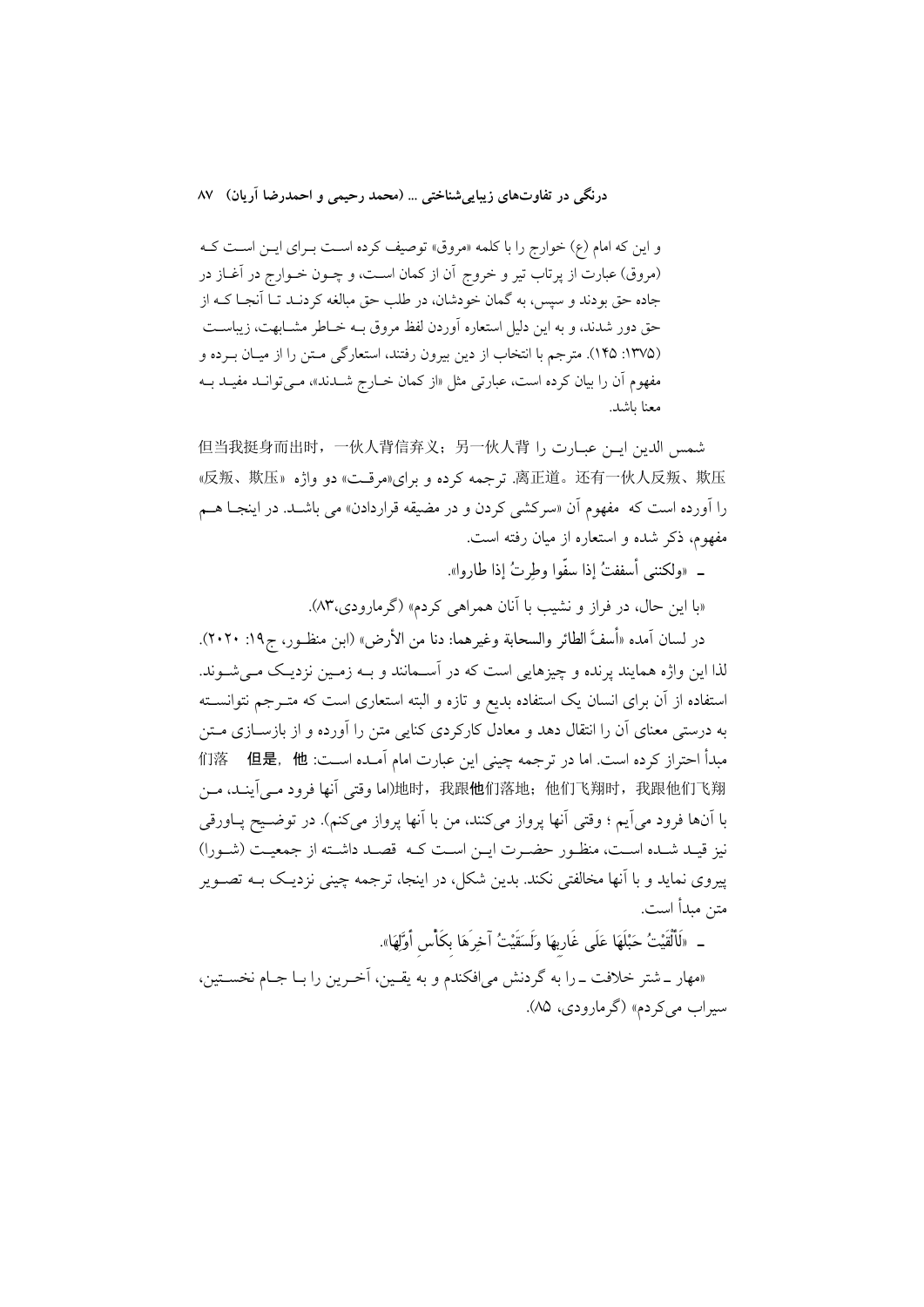٨٨ يژوهشرنامهٔ علوی، سال ١٢، شمارهٔ ٢، ياييز و زمستان ١۴٠٠

استعاره موجـود در ايـن عبـارت بسـيار زيباسـت، حضـرت خلافـت را بـه ناقـهاي تشبیه کردهاند و معتقدنـد اگـر حضـور مـردم و احسـاس تکلیـف نبـود، ریسـمانش را بـر پشتش می انداختند و بی صاحب رهایش میکردند (ابن ابی الحدیـد، ۱۴۰۴، ج۱: ۲۰۲). ایــن تصویر در متن ترجمه دچار تغییراتی شده که از این قرار است:

اول آنکه حبل، به مهار و غارب، به گردن، ترجمــه شــده کــه همــین دو مسـئله تصــویر اصلي را تحت الشعاع قرار داده و تصـويري دگرگونـه ارائـه داده اسـت. دوم آنكـه عبـارت «شتر خلافت» را در متن ذکر کرده و استعاره را به تشبیه بدل کرده است. همچنـین تصـویر کنایی دیگری نیز در این جمله وجود دارد که مترجم آن را در فارسی بازآفرینی کرده است، نکته جالب در این ترجمه انتخاب «جام» برای «کأس» است،«کأس به معنای ظرف شراب یــا خود شراب است، همچنین به معنی ظرف شراب است اگر شراب در آن باشد و اگر نباشـد، قدح است» (ابن منظور، بي تا، ج۴۳: ٣٨٠٢). «يس بـه احتمـال فـراوان، ايــن عبـارت دربـاره شراب و خمر است نه آب و به نظـر مـي(سـد معــادل فرهنگــي كــأس در عربــي، جــام در فارسي باشد» (رحيمي خويگاني، ١٣٩٨: ٩۴). همان گونـه کـه مـي بينـيم انتخـاب متـرجم و تصویر سازی او کاملاً درست است.

در ترجمه چینی نیز به صورت" بدون شک آن (خلافت) را رها مـی کـردم" آمــده و بــه ناقه اشارهاي نشده است:我一定弃之不管,任其信缰 .. لذا با اين كار، استعاره حـذف و مفهوم اَن منتقل شده که صد البته زیبایی متن مبدأ را با خود ندارد. همچنـین اســتعاره دوم را نیز به صورت مفهومی ترجمه کرده و تصویر مبدأ را ذکر نکرده است.

ــ «تلک شقشقةُ هَدرَت ثُمّ قَرّت».

«این اَهی بود که از سینه بیرون زد و دگر باره اَرام گرفت» (گرمارودی، ۸۵).

جوهري أورده است: «شيء كالرئة يُخرجها البعيرُ من فيــهِ إذا هــاج وإذا قــالوا للخطيـب ذو شقشقة فإنَّما يشبَّه بالفحل» (الجوهري، ١٩٨۴، ج٣: ١۵٠٣). چنان كه پيداست واژه شقشقهٔ بــر چیزی اطلاق می شود که شبیه به شُش است و از دهان شـتر آنگــاه کــه هیجـانی مــی شــود، بیرون می زند، در لسان آمده:

یک تکه پوست است در گلوی شتر عربی که هنگامی که شتر به هیجـان در مـی آیــد در آن پوستِ بادکنک مانند میِ دمد و آن را از دهانش بیرون میفرستد که صدایی دلخـراش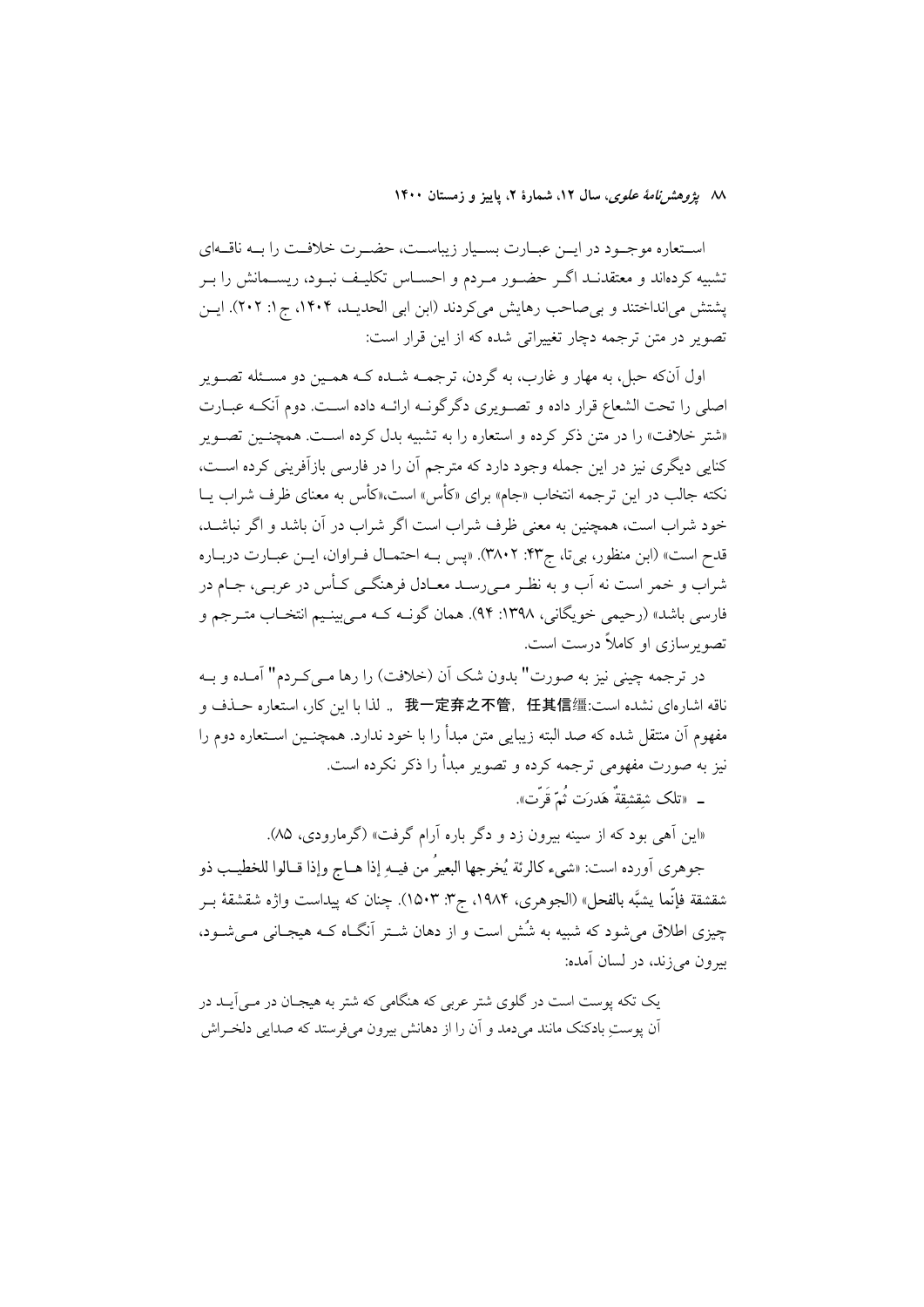را به همراه دارد و هنگامی کـه هیجـانش فـرو نشسـت بـه جـای خـود بـاز مـی گـردد (ابنِ منظور، بی تا، ج ۷: ۲۳۰۳).

این واژه در دهخدا نیز به همین معنا آمده و معادل فارسی یی بـرایش ذکـر نشــده اســت: «شش ماننـدي كـه شـتر در وقـت بانـگ و مسـتى از دهـان بيـرون آرد» (دهخـدا، بـيتـا: مدخل «ش») چنان که پیداست این واژه مخصوص فرهنگ عربی است و در زبـان فارســی معادلی ندارد برای همین مترجم، راهکار معـادل کــارکردی را برگزیــده کــه البتــه بــه خــاطر همراهشدن با عبارت «دگرباره آرام گرفت»، کمی نامأنوس جلوه می کنـد چـرا کـه کسـبی در فارسی نمیگوید «اَهش اَرام گرفت یا اَهم اَرام گرفت». این عبارت تحت تـأثیر مـتن عربـی افزوده شده كه بهتر مىبود اينجا هم اصل تصوير حفظ مى شد.

سلیمان نتوانسـته بـرای «شقشـقیه» معـادل مناسـب چینـی بیابـد و آن را ترجمـه آوایـی نموده است، يك 这是'希格希盖叶',它发一阵,然后停顿下来(أين «شقشقيه) است، يك اّن صادر شده و پس از اّن درنگ می کنـد) مشـخص اسـت کـه متـرجم چینـی، از راهبـرد قرض گیری واژه و بازسازی تصویر استفاده کرده ولی هیچ توضیحی در پاورقی بـرای تبیــین موضوع نیاورده است، کاری که معمولا در ترجمه استعارات پیشین انجام داده بود.

### ۵. نتايج

- ـ در خطبه شقشقیه، یک اسـتعاره مـرده و چهـار اسـتعاره معیـار وجـود داشـت، بقیـه استعارات در شمار استعارات ابتکاری هستند. مترجمان راهبرد یکسانی بـرای ترجمـه استعارات خطبه نداشتهاند و نمیتوان گفت کـه بـه فراخـور نـوع اسـتعاره، راهکـار ترجمهای خاصی را برگزیدهاند.
- ـ به جـز در چنـد مـورد كـه مترجمـان «عـين تصـوير» اسـتعارى را در زبـان مقصـد، بازسازی کردهاند، تمامی راهکارهای دیگر مترجمان، مبنی بر ارائه تصـویر بـا کــارکرد مشابه، یا تبدیل استعاره به تشبیه یا حذف استعاره، به شــدت، ادبیــت و زیبــایی مــتن مبدأ , ا كاسته است.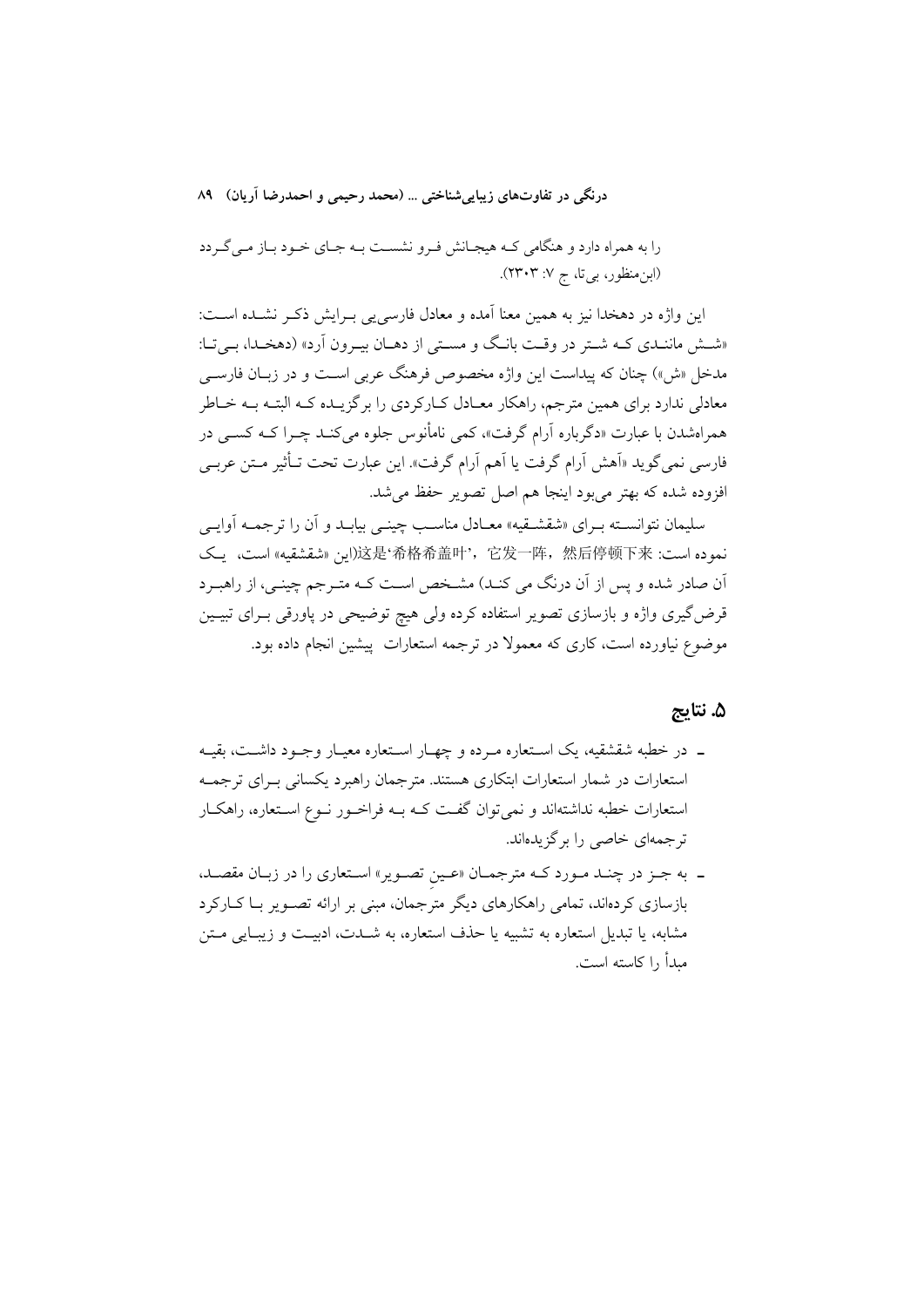۹۰ پژ*وهش نامهٔ علوی*، سال ۱۲، شمارهٔ ۲، پاییز و زمستان ۱۴۰۰

- ـ شـمس الـدين در ارائــه تصــاوير بازســازي شــده، بسـيار بهتـر از گرمـارودي، عمــل کرده است،این در حالی است که توضیح و شفافسازی ترجمه گرمارودی به مراتب بيشتر از ترجمه شمس الدين است.
- ـ با توجه به بررسی انجام شده در این مقاله، بهترین راه برای ترجمــه اســتعارات خطبــه شقشقیه \_و شاید استعارات متن مقدس \_ حفظ تصویر مـتن اصـلـی و تــلاش بــرای انتقال آن تصویر است، این مسئله هم به خاطر قدسیت کلام امام (ع) است و هــم بــه خاطر آشنا کردن مخاطبان زبان مقصد با تصاویر استعاری است که امام به عنوان یـک انسان بليغ ساختهاند.

# كتابنامه